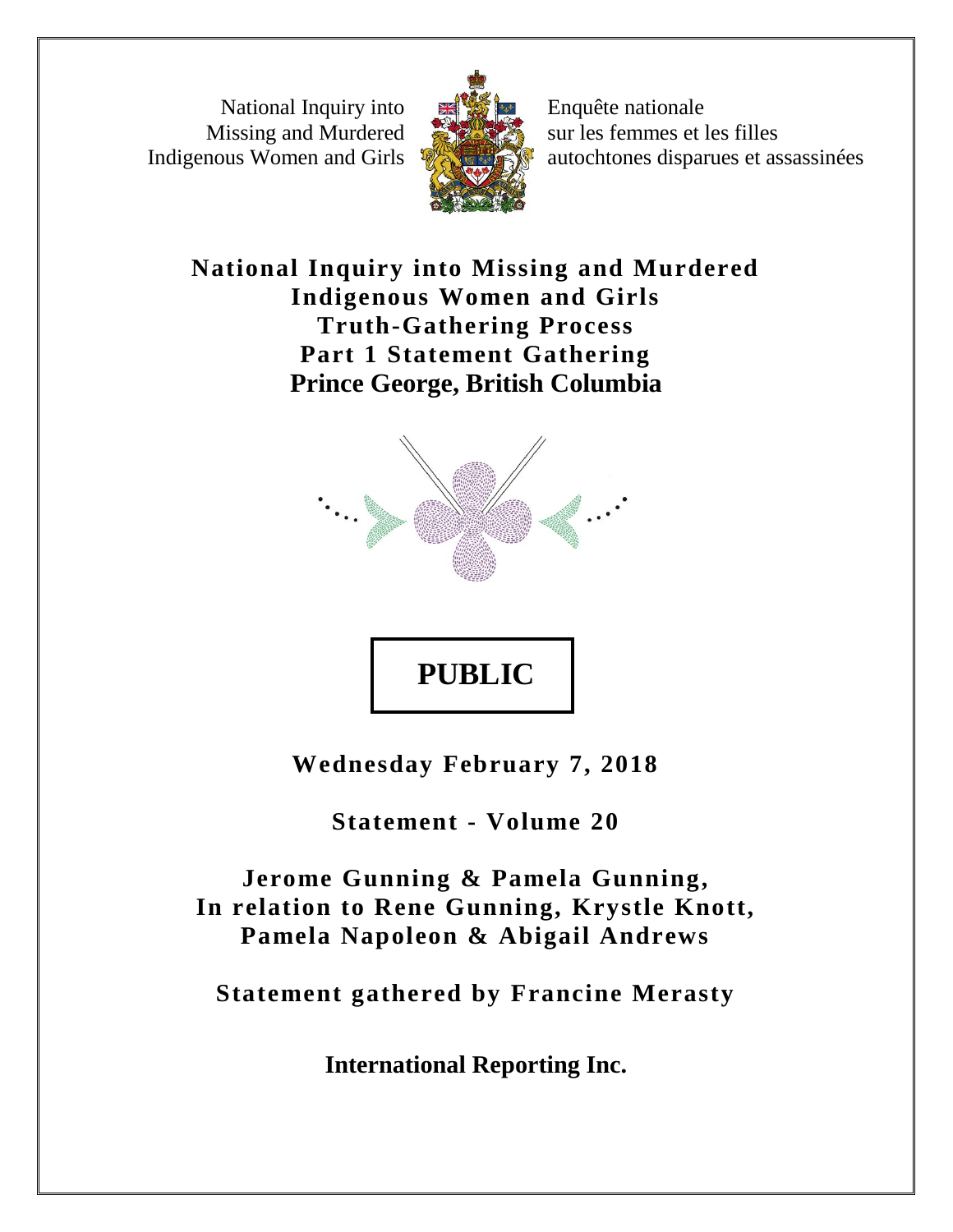## **II TABLE OF CONTENTS**

| Statement - Volume 20<br>February 7, 2018<br>Witnesses: Jerome Gunning & Pamela Gunning<br>Statement gatherer: Francine Merasty |  |  |  |  |  |  | Page |
|---------------------------------------------------------------------------------------------------------------------------------|--|--|--|--|--|--|------|
| Testimony of Jerome Gunning & Pamela Gunning 1                                                                                  |  |  |  |  |  |  |      |

Reporter's certification . . . . . . . . . . . . . . . 36

**Documents provided by witness: none.**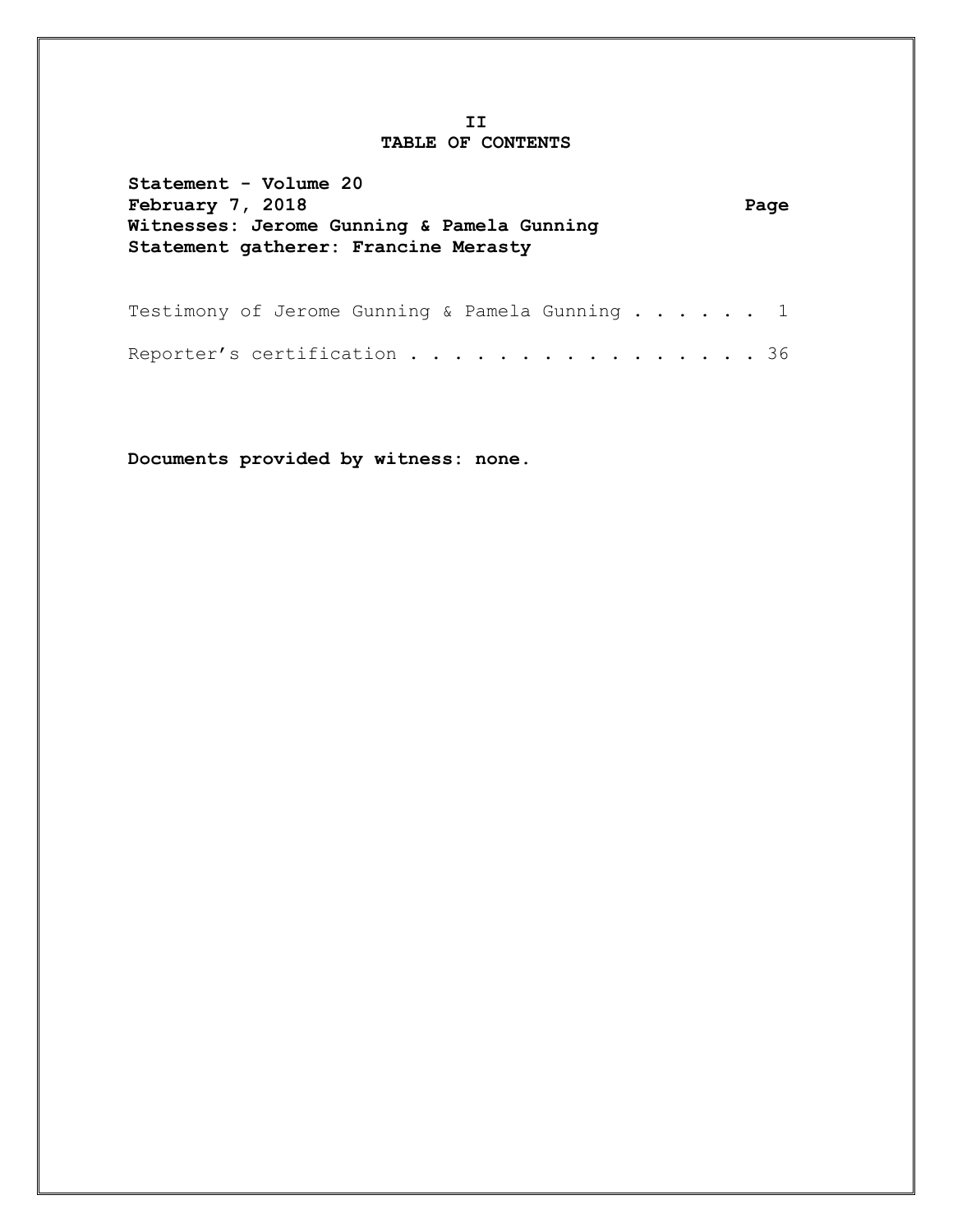**Statement – Public 1 Jerome & Pamela Gunning (Rene Gunning)**

 Prince George, British Columbia --- Upon commencing on Wednesday, February 7, 2018. **MS. FRANCINE MERASTY:** This is Francine Merasty with the National Inquiry into Missing and Murdered Indigenous Women and Girls, speaking on the record with Jerome Gunning of the Carrier Sekani Nation. And he's travelled here from Tumbler Ridge, B.C. We are in Prince George, and the date is February 7th, 2018. Jerome, you're here to voluntarily give your statement in the matter of your daughter Rene Gunning. **MR. JEROME GUNNING:** Yeah. **MS. FRANCINE MERASTY:** And present with us in the room are? **MS. PAMELA GUNNING:** I'm his wife, Pamela Gunning. **MS. GERTRUDE PIERRE:** I'm Gertrude Pierre, 17 I'm a case support worker. **MS. FRANCINE MERASTY:** Your statement will be audio recorded today, and you've also allowed us to videotape your statement. Can you please confirm that you agree with this? **MR. JEROME GUNNING:** Yeah, I agree. **MS. FRANCINE MERASTY:** Okay, so what do you want to share with the Commissioners Jerome? **MR. JEROME GUNNING:** Well I'm thankful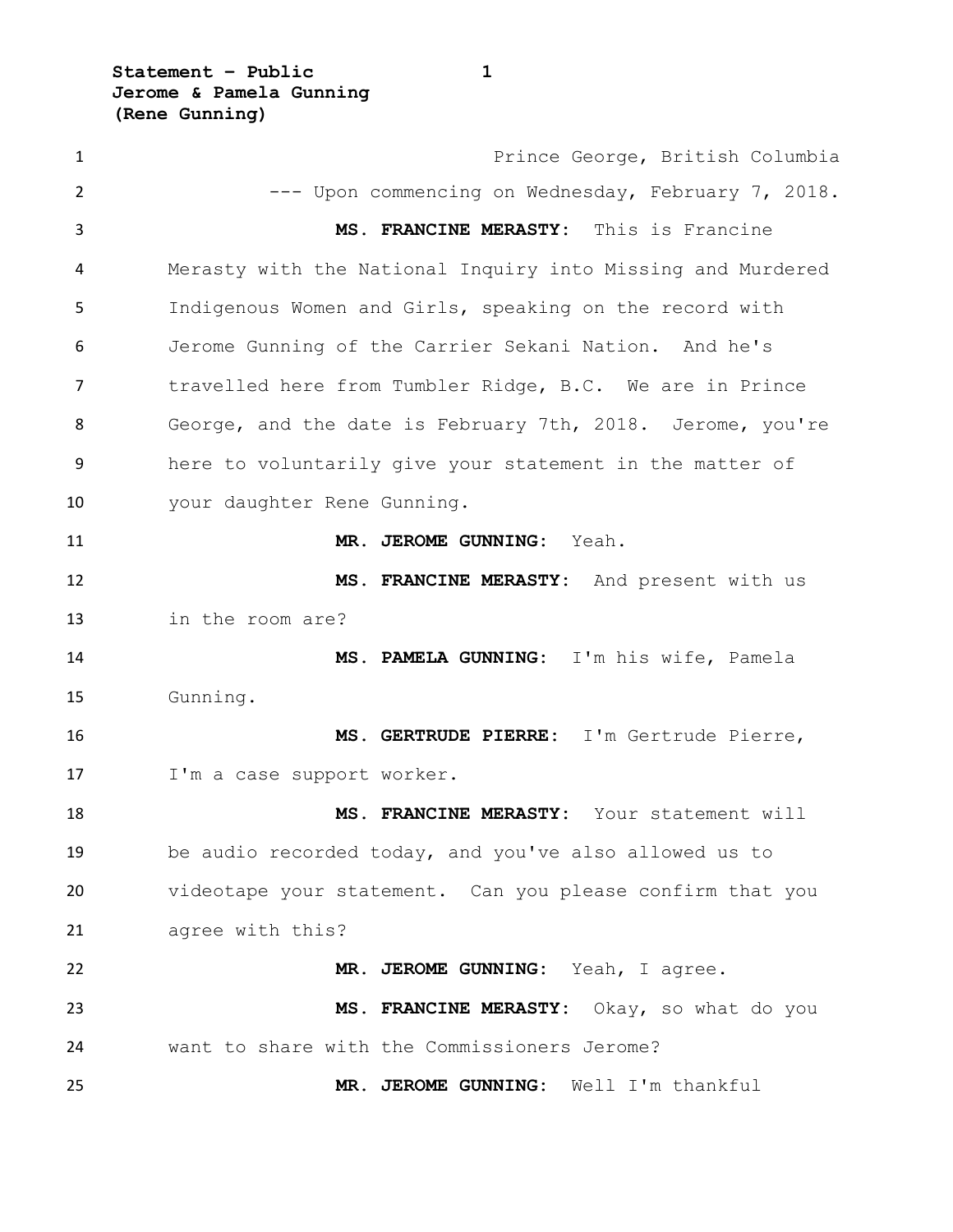**Statement – Public 2 Jerome & Pamela Gunning (Rene Gunning)**

| $\mathbf{1}$   | there's an inquiry going on, but we all know there are,     |
|----------------|-------------------------------------------------------------|
| $\overline{2}$ | there are a lot of sick people out there, serial killers.   |
| 3              | And my case is just one of hundreds out there that are      |
| 4              | unresolved. What I've gone through with myself and my       |
| 5              | family, it's happening to hundreds of families out there    |
| 6              | and it's just not right.                                    |
| 7              | Like I say, I'm thankful there's an inquiry                 |
| 8              | happening, but I'd like to see action happening. There's    |
| 9              | outfits in the States that have a place and everything else |
| 10             | that work on specifically serial killer cases and stuff     |
| 11             | like this. This has been going on way too long.             |
| 12             | The outfit out of Edmonton, Project KARE,                   |
| 13             | they were the ones that contacted me about my daughter      |
| 14             | being found. And they're short staffed, and underfunded,    |
| 15             | and there's been many changes in personnel in there and     |
| 16             | that, that shouldn't be happening. These people care. The   |
| 17             | ones at Project KARE, they care. Because they came all the  |
| 18             | way from Edmonton to my workplace in Tumbler Ridge, and     |
| 19             | took me to the police station where I met them. And they    |
| 20             | told me in person that my daughter had been found, what was |
| 21             | left of her. And I could see it in their faces, they        |
| 22             | cared.                                                      |
|                |                                                             |

 But those people have moved on because that's the way it is down there. It's ridiculous. And everyone that comes in gives me a phone call saying I'm so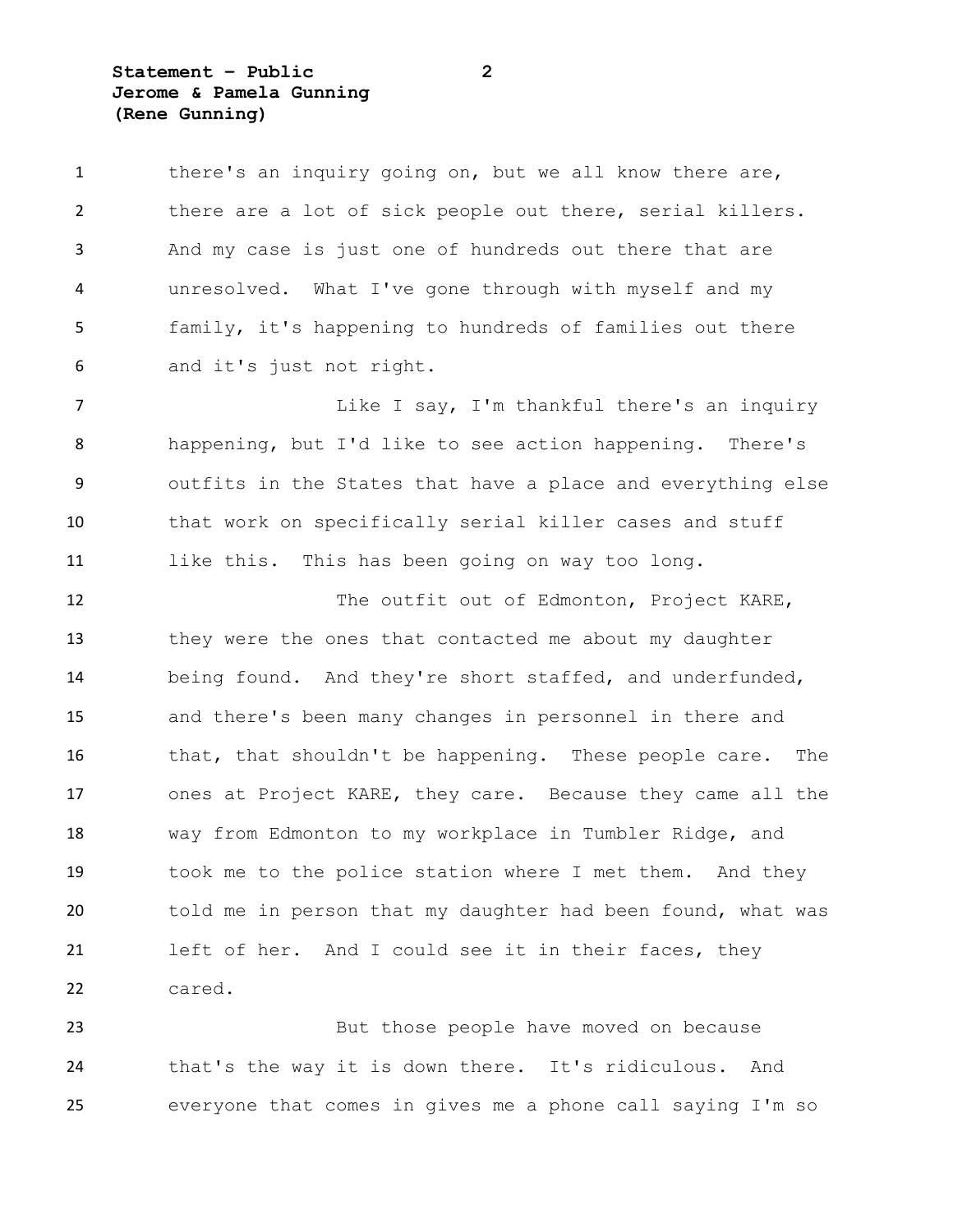## **Statement – Public 3 Jerome & Pamela Gunning (Rene Gunning)**

| $\mathbf{1}$ | and so, and I've taken over this case. And it's nice to     |
|--------------|-------------------------------------------------------------|
| 2            | know that they're still on the case, but at the same time   |
| 3            | I'm wondering well what's happened previously to the        |
| 4            | previous people that were on it. You know there should be,  |
| 5            | there should be funds available to have -- I don't know the |
| 6            | words.                                                      |
| 7            | MS. GERTRUDE PIERRE: A task force.                          |
| 8            | MR. JEROME GUNNING: A task force, yeah.                     |
| 9            | Set up for this sort of thing. Because we all know          |
| 10           | there's, there's serial killers running out there, and      |
| 11           | they're still out there.                                    |
| 12           | MS. FRANCINE MERASTY: Can you tell --                       |
| 13           | MR. JEROME GUNNING: And --                                  |
| 14           | MS. FRANCINE MERASTY: Can you tell us a                     |
| 15           | little bit about what happened and -- with your daughter?   |
| 16           | MR. JEROME GUNNING: My daughter Rene, was                   |
| 17           | 19 years old. She was trying to leave an abusive            |
| 18           | relationship just after she miscarried with my second       |
| 19           | grandchild. She wanted to leave this person, and when he    |
| 20           | was out of town she took the opportunity to hitchhike to    |
| 21           | Edmonton --                                                 |
| 22           | MS. FRANCINE MERASTY: From --                               |
| 23           | MR. JEROME GUNNING: -- with a friend.                       |
| 24           | MS. FRANCINE MERASTY: From what community?                  |
| 25           | MR. JEROME GUNNING: From Fort St. John.                     |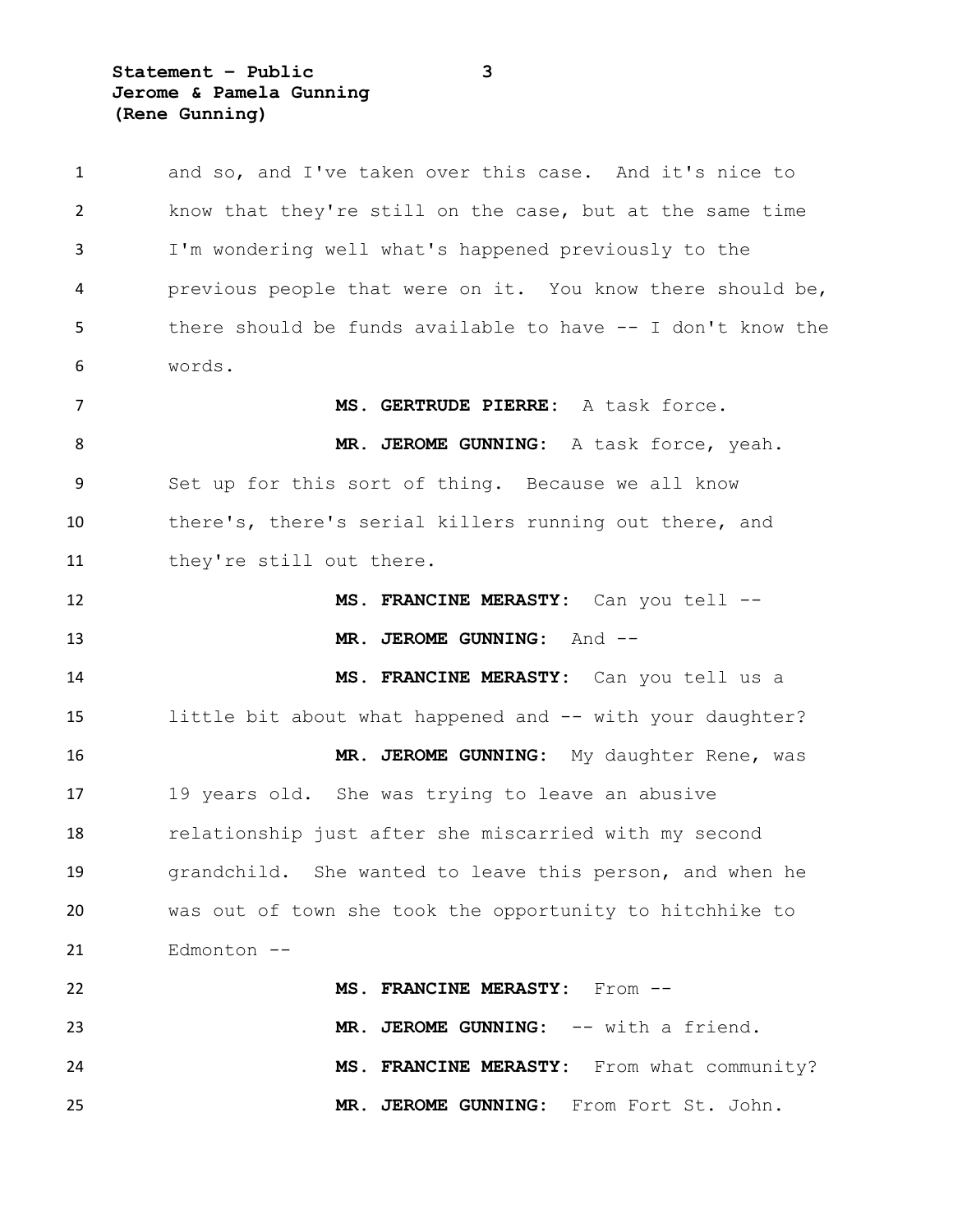**Statement – Public 4 Jerome & Pamela Gunning (Rene Gunning)**

 **MS. FRANCINE MERASTY:** Okay. **MR. JEROME GUNNING:** And they hitchhiked to Edmonton. And on the return trip, they never made it home. She was with another girl, Krystle Knott, and they never made it. They were last seen at the West Edmonton Mall, had just got off the phone with friends of theirs and they told them they were hitchhiking back to Fort St. John. 8 Krystle lives in Dawson Creek and they never made it. It was five and a half years of keeping my hopes up that she would be found alive. And -- **MS. FRANCINE MERASTY:** What year did she go missing? **MR. JEROME GUNNING:** She went missing in 2005 I believe it was. **MS. PAMELA GUNNING:** I was just thinking that. Today is -- 13 years today she was murdered according to the autopsy. I just realized that. **MR. JEROME GUNNING:** They were found 60 kilometres southeast of Grande Prairie, 16 kilometres down the Forcey Truck Road. And a gentleman pulled over to the side of the road to relieve himself, and he smelled something rotting. So he finished his business and went looking to see what that smell was. **120 He walked off the highway and in the bush he** found a rotting moose carcass. And when he turned around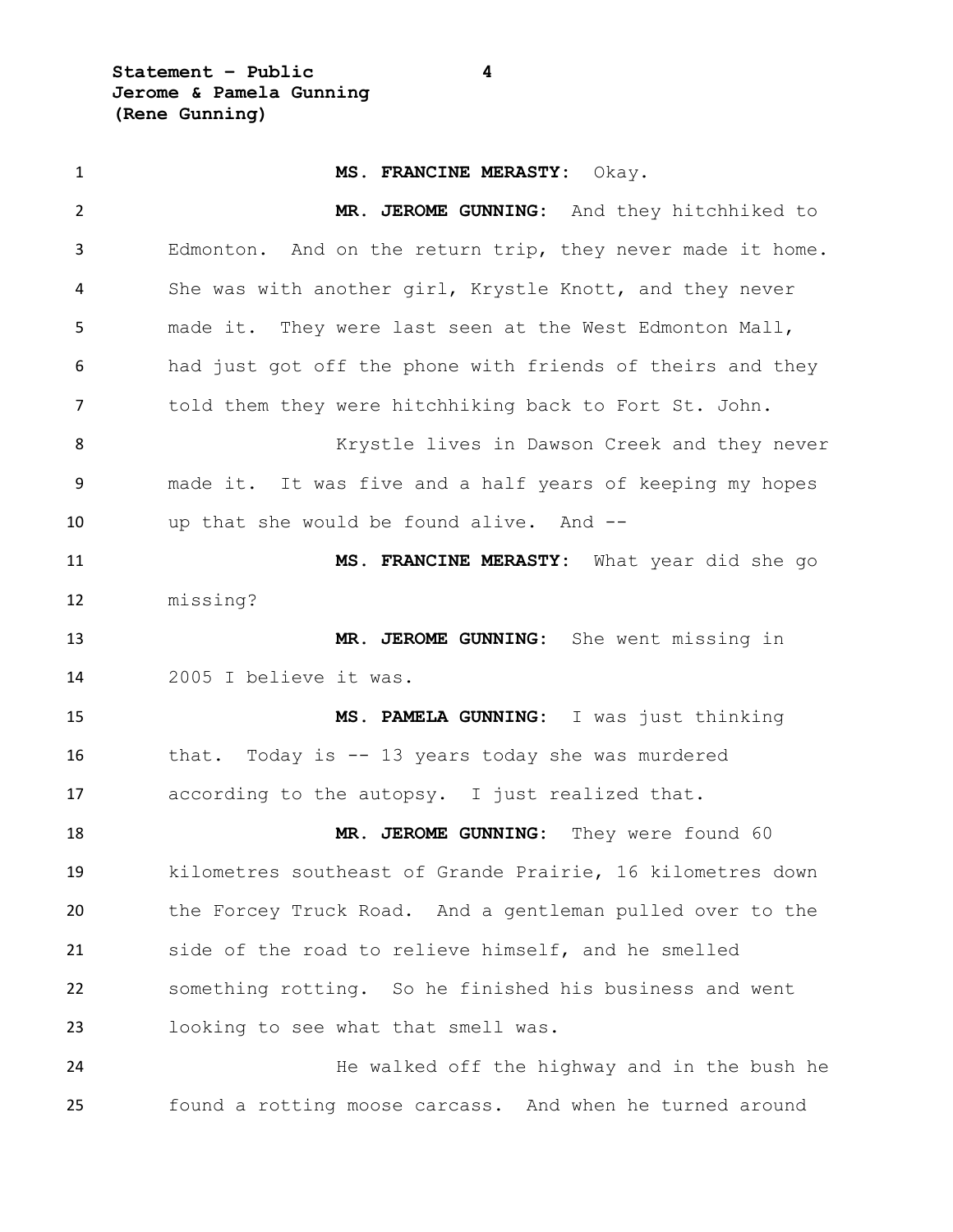**Statement – Public 5 Jerome & Pamela Gunning (Rene Gunning)**

| $\mathbf{1}$   | to walk away, 20 feet away he spotted two human skulls. So  |
|----------------|-------------------------------------------------------------|
| $\overline{2}$ | he reported it to the police and the cordoned the area off. |
| 3              | They spent I don't know how many days in there combing the  |
| 4              | bush. And all that was found was a thigh bone and two       |
| 5              | skulls. Through DNA they were able to conclude that it was  |
| 6              | Rene and Krystle. So I know --                              |
| 7              | MS. PAMELA GUNNING: And that was me in May                  |
| 8              | 2011.                                                       |
| 9              | Yeah.<br>MR. JEROME GUNNING:                                |
| 10             | MS. FRANCINE MERASTY: So they went missing                  |
| 11             | in 2005?                                                    |
| 12             | MS. PAMELA GUNNING: February 5th, 2005.                     |
| 13             | The skulls were found May 21st, 2011. And we got the        |
| 14             | results from the autopsy -- we were notified in June 2011.  |
| 15             | And they told us that it was $-$ that she was $-$ that they |
| 16             | were murdered six years ago. Like on their way home, they   |
| 17             | never -- I can't remember the exact thing they said.<br>It  |
| 18             | would have been 13 years ago today.                         |
| 19             | MR. JEROME GUNNING: So they determined that                 |
| 20             | from the skulls they found?                                 |
| 21             | MS. PAMELA GUNNING:<br>Yeah.                                |
| 22             | MR. JEROME GUNNING:<br>Yeah. And during that                |
| 23             | five and a half years she was missing, I personally took    |
| 24             | four trips to West Edmonton Mall because that was the last  |
| 25             | place she was seen, and searched for a couple of days each  |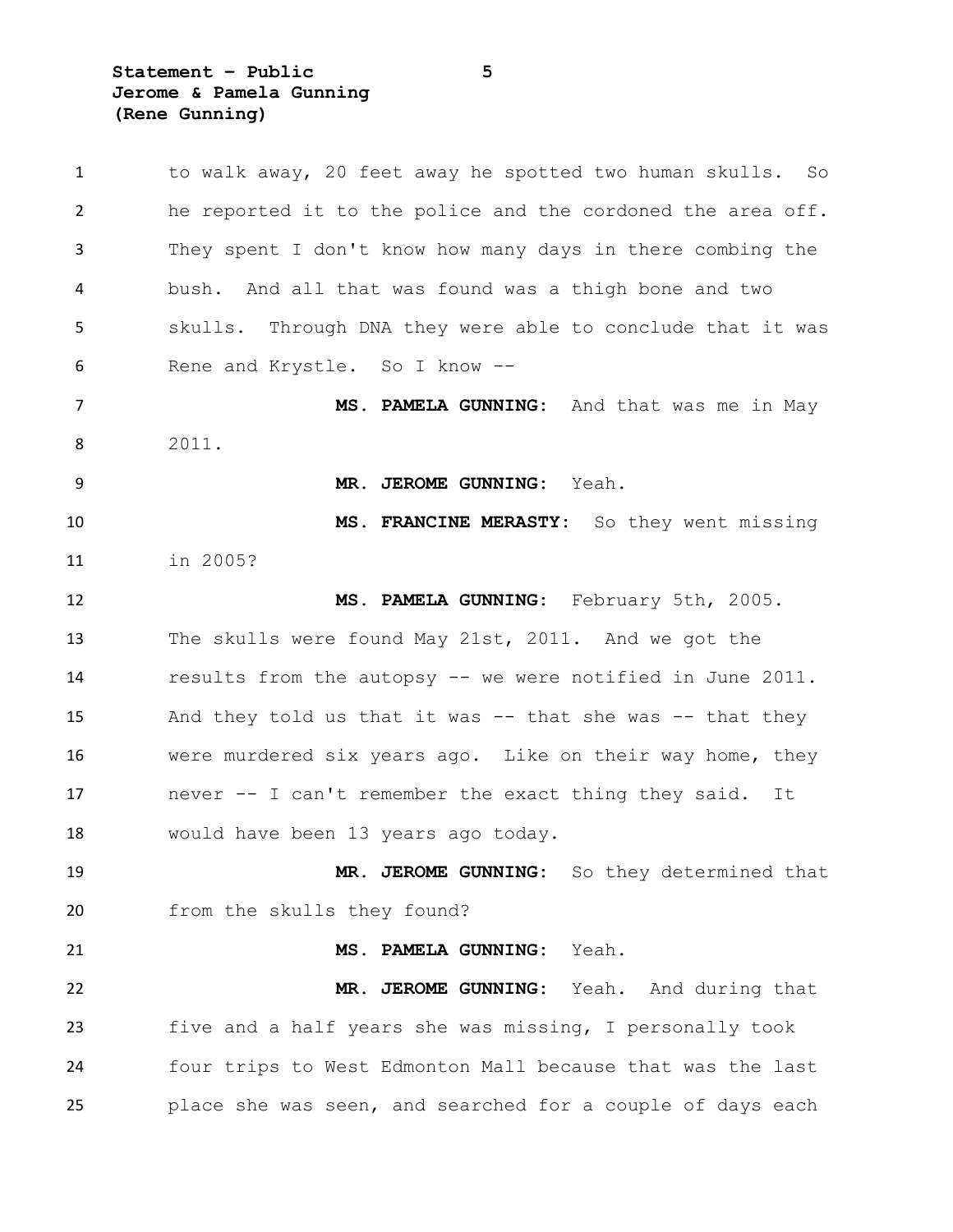**Statement – Public 6 Jerome & Pamela Gunning (Rene Gunning)**

 time. And every time I saw a black head of hair walking down, down the hall, my heart would rise and I'd walk up, and walk past her, get upfront and I'd look, and it was never Rene. **MS. PAMELA GUNNING:** Yeah, she -- **MR. JEROME GUNNING:** And it was devastating. **MS. PAMELA GUNNING:** And she left behind -- when she went missing she left behind a one year old son, one and a half year old son. His name is [Rene's Son], he's 14 now. We're raising him. He's amazing. **MR. JEROME GUNNING:** And during that five and a half years as well, there was at least five or six times when I would get a call from the police and they'd want me to come to the police station, and they'd ask me questions about what was Rene wearing and stuff like this. And they had a case where they had specific things they wanted me to look at, and they'd show me pictures of her purses and clothing, and stuff like that, pertaining to a different case. And there was -- none of the belongings were ever Rene's. It was pretty gut-wrenching to walk out of the police station knowing that no progress had been made and she was still missing. Because I always kept the hope up that she was alive.

 She came to me in a dream twice. The first time was shortly after she went missing. In this dream I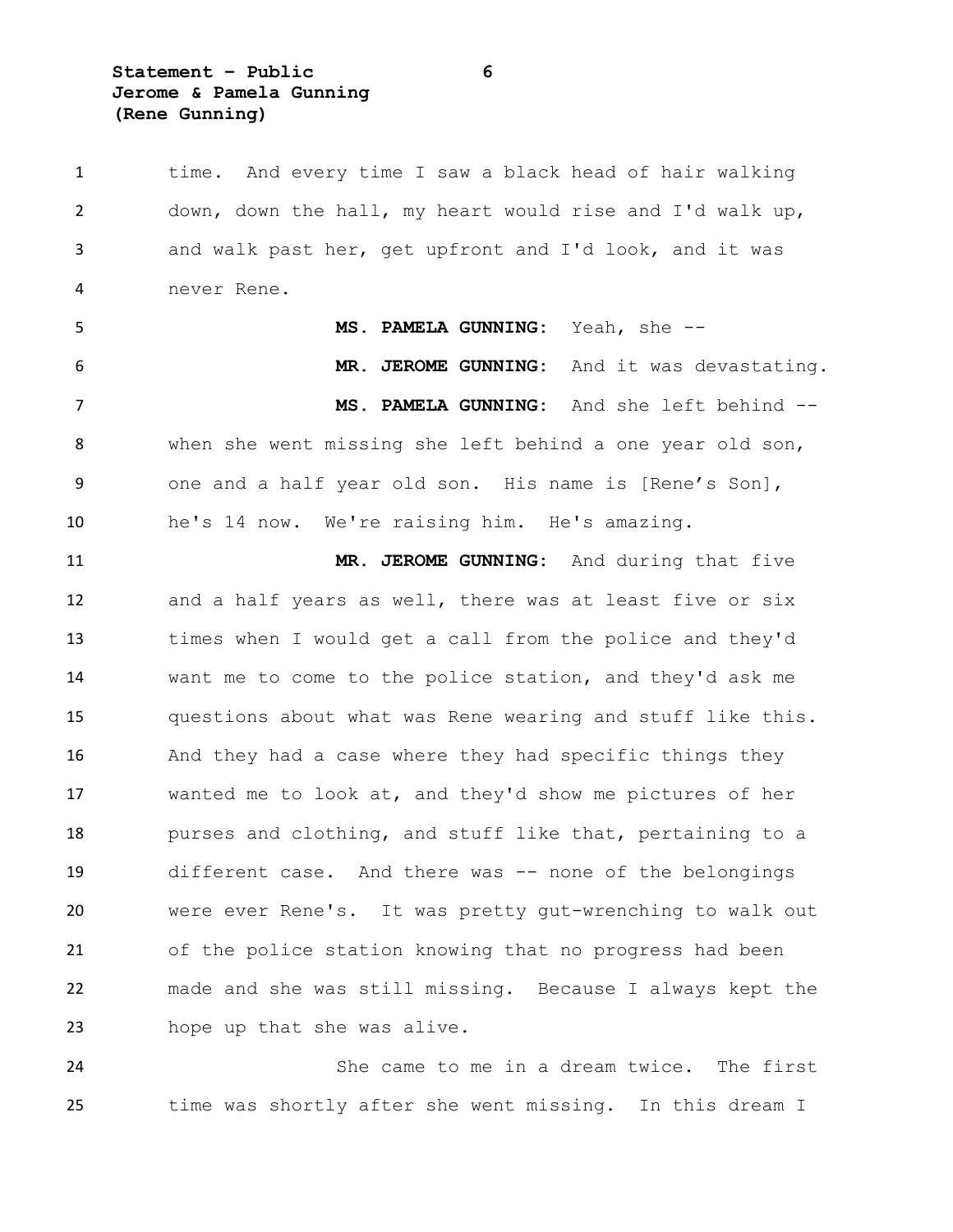## **Statement – Public 7 Jerome & Pamela Gunning (Rene Gunning)**

 heard a knock in the door at my apartment. And I was cleaning the apartment, and I stopped what I was doing and I opened up the door and there was Rene standing there. And I said, "Hello stranger, long time no see, come on in". And I turned around to walk away, and she went to step through the threshold, and that was the end of the dream. And I remember I just wanted that to be so real, eh? And I'd wake up and realize it was just a dream. It wasn't a nice feeling.

10 10 In the second dream a few years later, she came to me and we were talking. I was -- "Where have you been", I was asking her, "We've been looking everywhere for you, where have you been, why didn't you call"? And then 14 she told me in the dream that, "Dad, where they had us they wouldn't let us go". And I was about to ask her another question and my alarm went off, so I had to go to work. And I remember reaching over and trying to shut the alarm off to still say asleep, because I didn't want that dream to end because I wanted more information. And that never happened. I had to believe it was her trying to give me piece of mind because she was still missing.

 I still go down to Flatbed Creek. That's where I spread her ashes, and I go down there when I'm having rough days, and I still talk to her. I feel like she's there because her first five years of her life she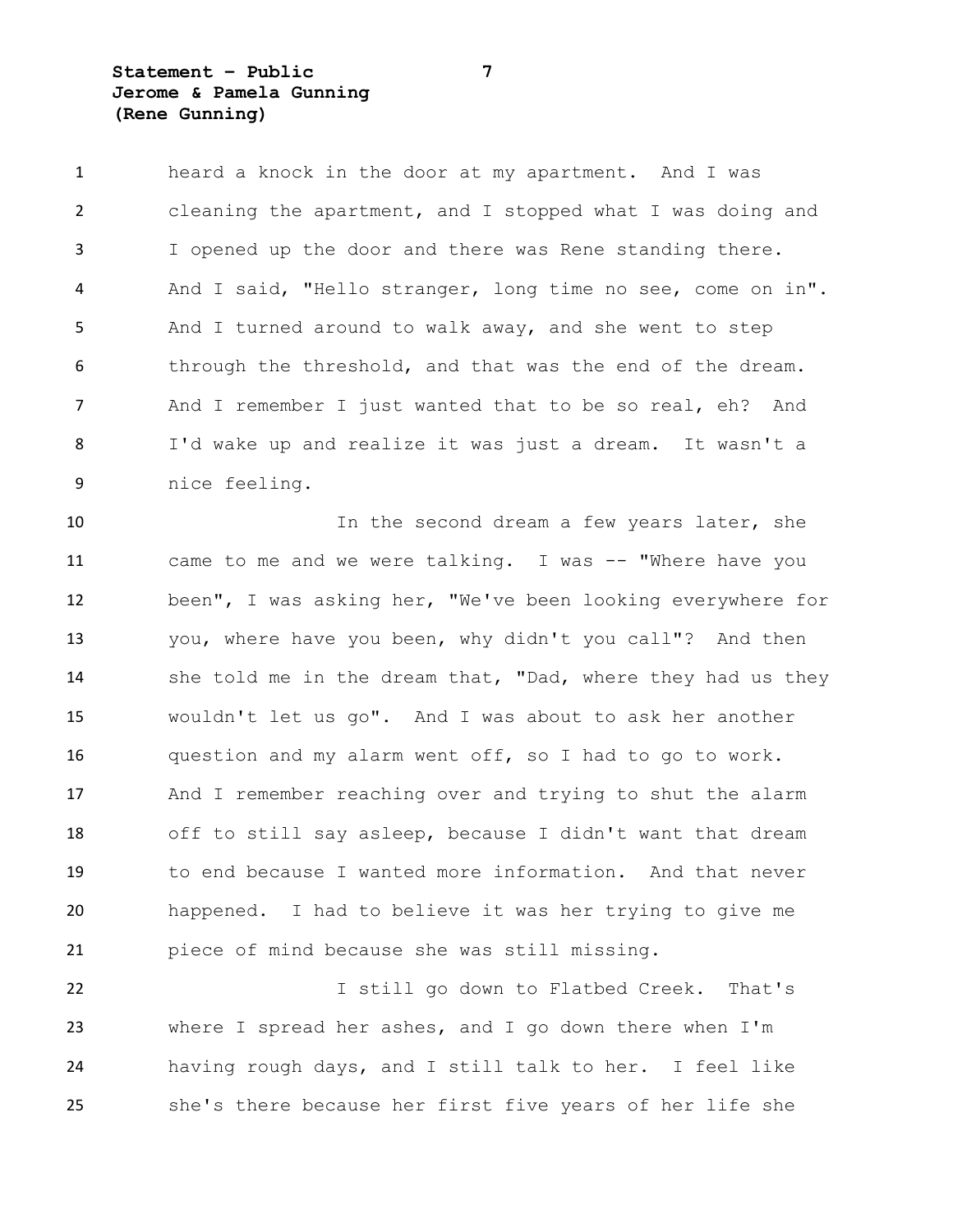## **Statement – Public 8 Jerome & Pamela Gunning (Rene Gunning)**

 spent in Tumbler Ridge she really lived it there, eh. We spent a lot of time down in that field playing games and stuff. And that's where I spread her ashes, so that's where I go when I'm troubled, or I can't figure things out. I remember when -- one Remembrance Day I went to watch [Rene's Son], he was in Rangers. So they were in the parade and everything else, and they went to 8 the school and did the ceremonies, and he was a Rifle Guard and stuff like that. So I watched all this, and when it was over he said he wanted to walk home with his buddies. They were going to help clean up and he was going to walk home with his friends. 13 So I left and I thought you know, it's Remembrance Day, I'm going to take a trip down to Flatbed. So I went down to Flatbed and I sat there for about an hour, just communicating with Rene, remembering the fun we had in the park that I was looking at. So friends came driving by the highway and they saw me sitting there, and they came down and asked me what I was doing. I said it's Remembrance Day. They said yeah we know, but why are you here? And I said because I'm

 talking to my daughter, I put her ashes right here. Oh okay. So we had a cigarette and just talked, passed the time. And they jumped in their vehicle to leave and I jumped in mine.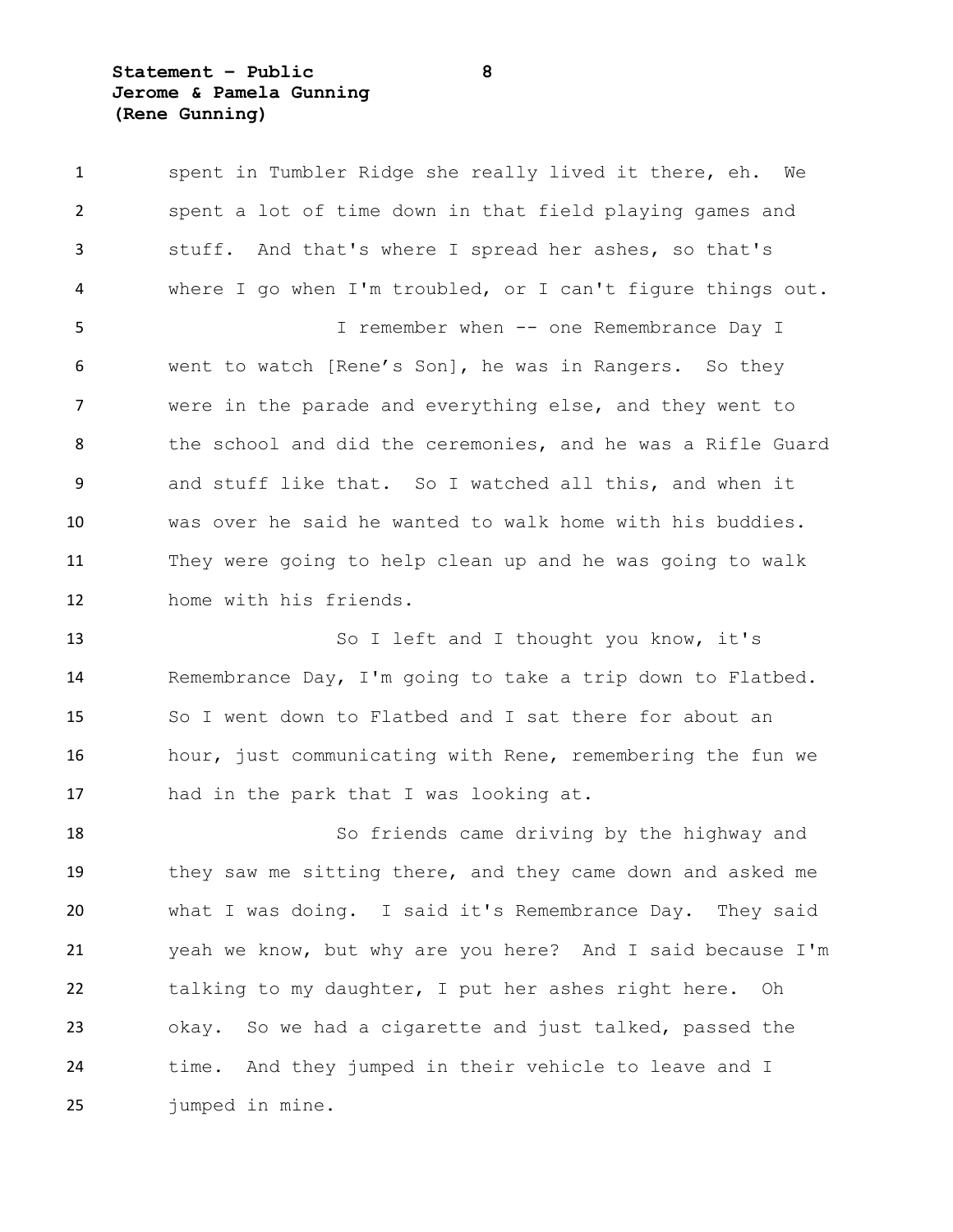**Statement – Public 9 Jerome & Pamela Gunning (Rene Gunning)**

| $\mathbf{1}$   | And this trailer he was pulling down the                    |
|----------------|-------------------------------------------------------------|
| $\overline{2}$ | road, an eagle came flying about 30 feet above, over top of |
| 3              | his truck headed straight for me. And I was mesmerized      |
| 4              | because I love eagles and they're just coming right for me  |
| 5              | and hung a right. It went -- and there was a second eagle   |
| 6              | in the tree there, and it landed right beside the other     |
| 7              | eagle. So there were two eagles.                            |
| 8              | In Tumbler Ridge you never see two eagles.                  |
| 9              | One -- occasionally you'll see one, but never two. And      |
| 10             | that was the year that her mother passed away. So I         |
| 11             | believe that that was Rene passing on the message that she  |
| 12             | and her mother are together, you know. Because it's -- I    |
| 13             | don't believe in coincidences like that, eh. They're        |
| 14             | signs.                                                      |
| 15             | And every time go to the Sisters and spirit                 |
| 16             | walk, a vigil, I feel her with me. When I go on these $-$ - |
| 17             | you know it was during the time that she was missing that   |
| 18             | the first one at Peace River, they asked if I would go up   |
| 19             | there. And I took [Rene's Son], and I found a part of me    |
| 20             | that I didn't even know I had pertaining to my ancestral    |
| 21             | roots. Because being raised in a white family I had lost a  |
| 22             | lot. But there was something in this ceremony. They         |
| 23             | opened up their doors for me. There were people that knew   |
| 24             | how I felt, there was people there that would volunteer to  |
| 25             | listen to me talk, express my opinion. It opened up doors   |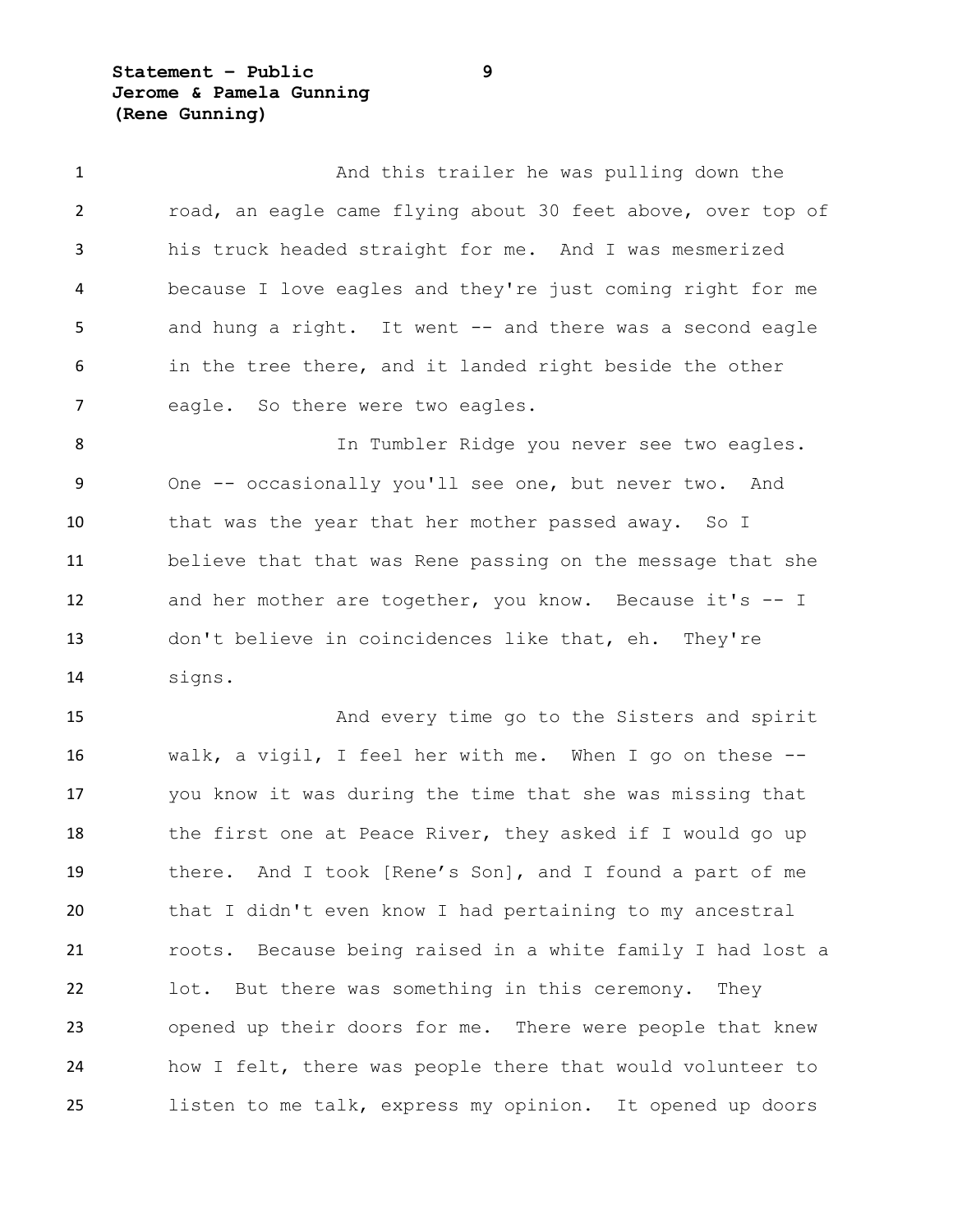**Statement – Public 10 Jerome & Pamela Gunning (Rene Gunning)**

 where I started to go around to powwows and stuff, because that's what I was missing. And I've met a lot of wonderful people over that stretch of time. But I'm just one person. There's hundreds of families out there going through the same thing. And it's not right. You know there's, there's injustice everywhere. You know Fort St. John, I don't know how many of them are missing out there, girls, you know? And it's, it's -- for lack of a better word it's a real redneck town, and it seems like the interest isn't there when it involves native people. Yet when the white woman goes missing there's hell to pay, everyone's up in arms, and it's on the news, you know? And everything except an amber alert because it's not to do with a kid, you know? And it's, it's just not right, it's not right. I'd like to see a task force solely committed to finding these serial killers, because there's more than one out there. Highway of Tears, look at that. That goes right to my hometown. **MS. PAMELA GUNNING:** It would just be nice if someone made time for it, someone just to make time for us, you know? I've had a lot of friends go missing and get murdered in Fort St. John. They didn't even -- their exact words to me when I went to the police station were, "We don't have time for her right now". It just reminded me of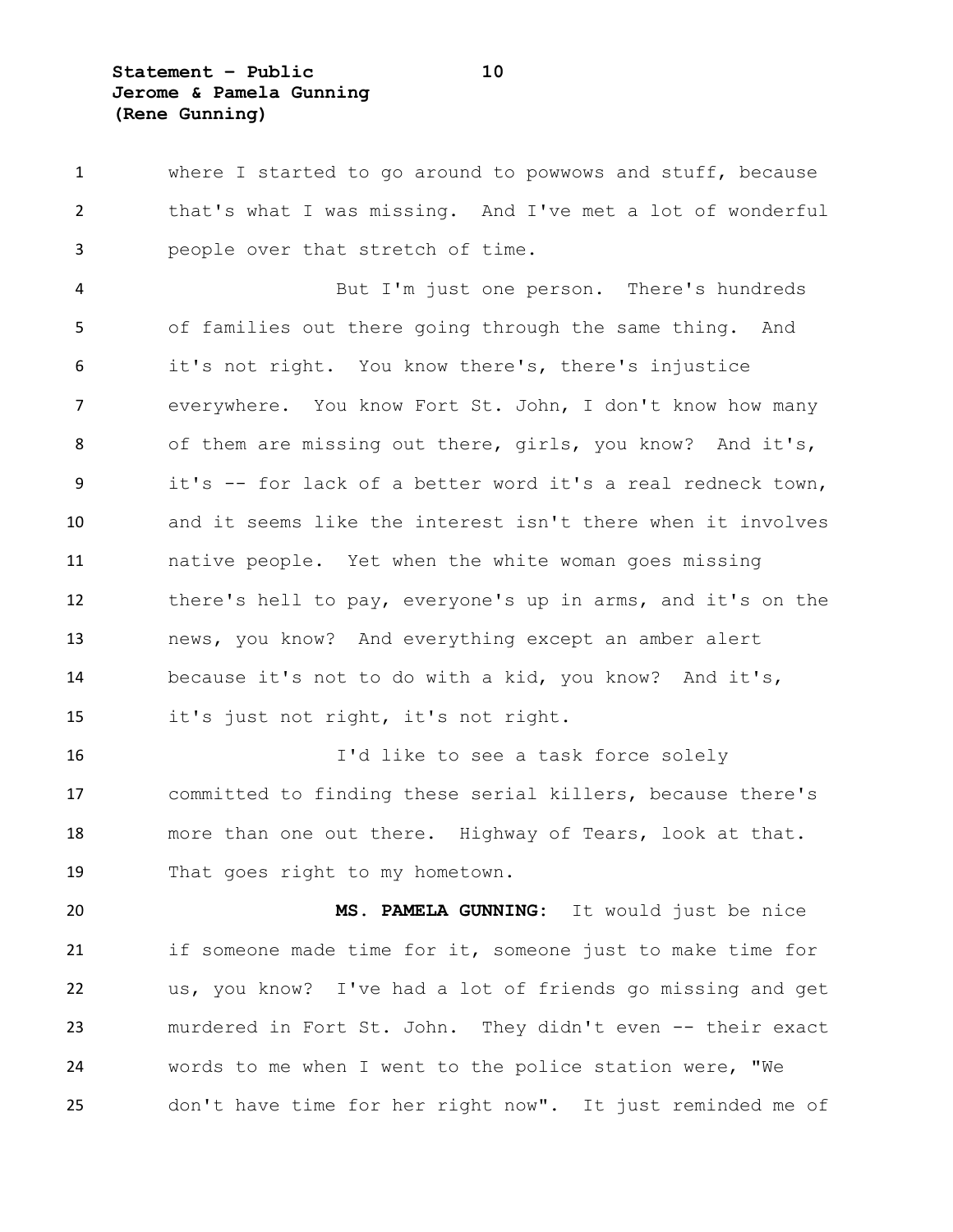**Statement – Public 11 Jerome & Pamela Gunning (Rene Gunning)**

| 1  | that when he said that. And it just makes me so angry, and   |
|----|--------------------------------------------------------------|
| 2  | it's not fair, it's not fair. And it shouldn't have taken    |
| 3  | this long for somebody to care, you know? So I'm trying to   |
| 4  | be grateful but I'm angry, I just want justice for Rene.     |
| 5  | $I'm$ just $-$                                               |
| 6  | MR. JEROME GUNNING: Yeah, I'd like to see                    |
| 7  | it in my lifetime. Because I'm raising [Rene's Son] right    |
| 8  | now, and he's, he's got so much of Rene. And it's amazing    |
| 9  | over the years raising him. He's got the same little         |
| 10 | crooked smile and the same sense of humour. You know         |
| 11 | that's, that's my higher power, giving me a gift out of all  |
| 12 | of this. I get a daily reminder of Rene. But I think         |
| 13 | about her every day.                                         |
| 14 | I go to work, I'm sitting on my piece of                     |
| 15 | equipment, my dozer, and the mind just goes and I think      |
| 16 | about Rene, I think about my family. It never leaves you,    |
| 17 | it's there every day. It sounds cliché but it's not. And     |
| 18 | I know I'm not the only person in this, in this state.<br>Ι. |
| 19 | know other people are dealing with it their way. I'm not     |
| 20 | saying it's the right way or wrong way, but with the booze   |
| 21 | and the drugs. I've been clean and sober 27 years now, and   |
|    |                                                              |

23 We got -- my understanding is it's given me a new way to live. You know when Rene went missing that was the biggest test of my sobriety. But I knew you were

I know that's not the way for me to deal with it.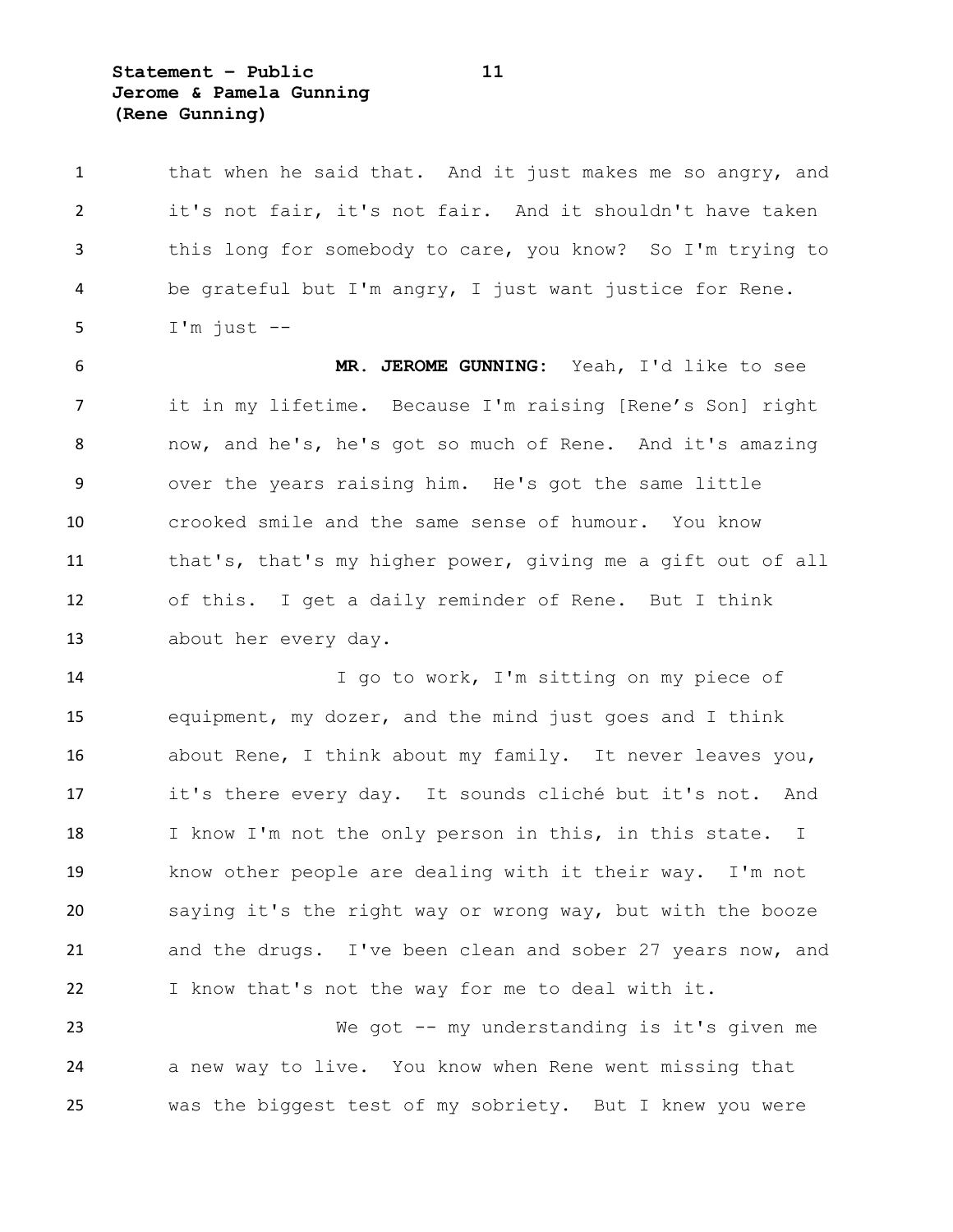**Statement – Public 12 Jerome & Pamela Gunning (Rene Gunning)**

 going to give me more than I could handle. But at times I tell you, at times it wasn't easy. Then you put people like Connie Grayeyes in my, in my path. A strong Indigenous people that have a purpose and they do so much good, it's amazing. **MS. PAMELA GUNNING:** She's a walking angle. **MR. JEROME GUNNING:** You know, and that's what -- what a higher power does. It puts the right people in my path right at the moment I need them. Just like the day on Remembrance Day when the two eagles, right when I needed it the most. **MS. PAMELA GUNNING:** Like the gathering. **MS. FRANCINE MERASTY:** You talked about your daughter going missing February 5th, 2005? 15 MR. JEROME GUNNING: M'hmm. **MS. FRANCINE MERASTY:** How was, how was it reported to police and what was their response? **MR. JEROME GUNNING:** At that time [M.], Rene's mom and I were still together and she was the one that reported it. And initially they -- the police looked at the abusive boyfriend, and questioned me, and then it went by the wayside. There's nothing every -- other than getting called to the police station, you know, every so often to try to identify articles of clothing. **MS. PAMELA GUNNING:** It was never on the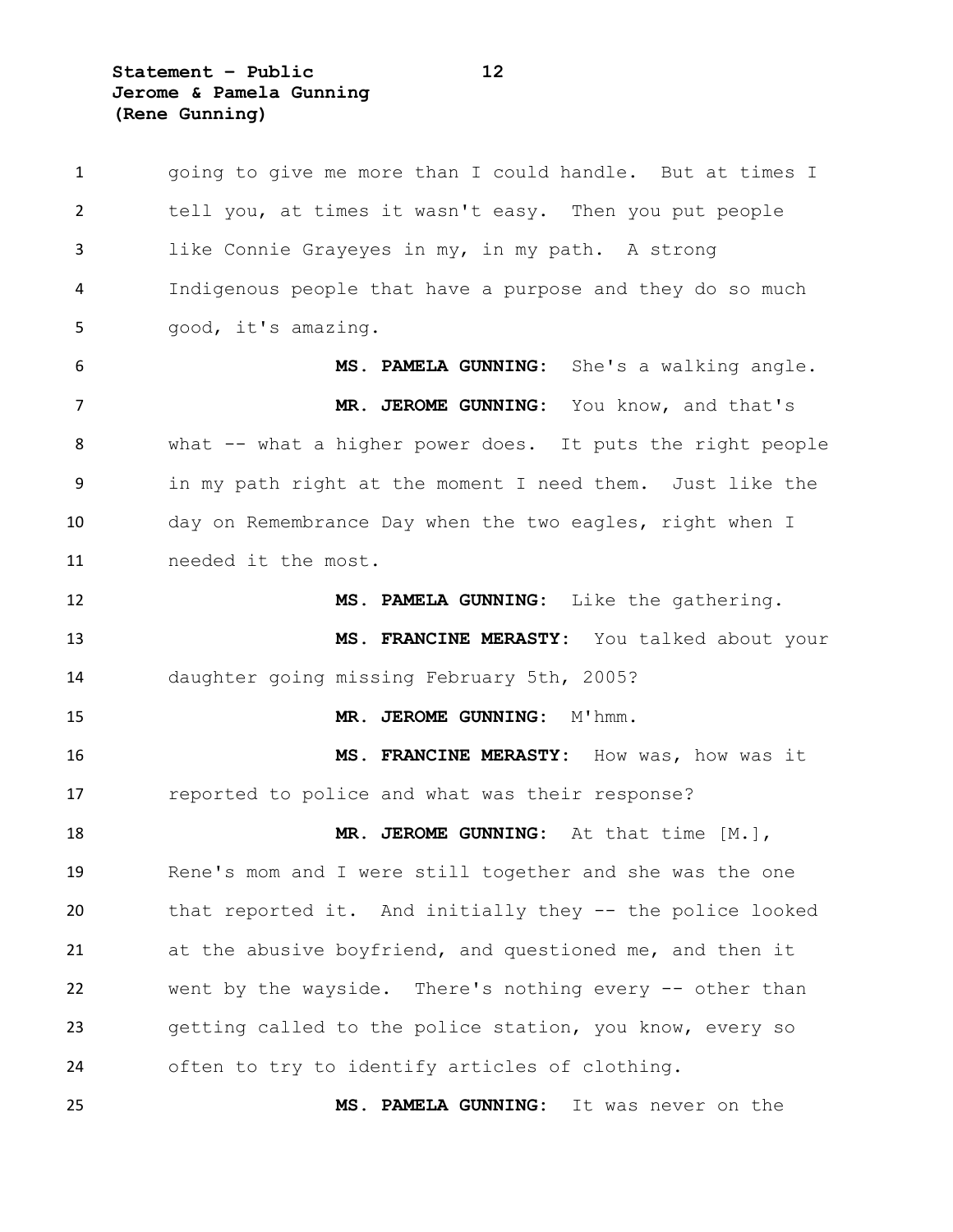**Statement – Public 13 Jerome & Pamela Gunning (Rene Gunning)**

 news. **MS. FRANCINE MERASTY:** Was there ever like posters? **MS. PAMELA GUNNING:** We made some, but there was nothing when she went missing. There was -- I didn't even know and I knew her, I lived down the street and she spent a lot of time at my house with my step kids at the time. **MR. JEROME GUNNING:** It's long before I ever met Pam. **MS. PAMELA GUNNING:** And I didn't even know she went missing until geez, a couple of years later at least because I moved away and came back. But I was -- the whole year that -- like she went missing in February 2005, I didn't leave until November. And I never even knew. Like there's newspaper clippings from Edmonton. She was reported missing in Edmonton a long time after. Those papers were like April, weren't they? I'm pretty sure it was two months before there was a newspaper report, and it was in Edmonton, a missing person report, and I just 21 thought wow. It's the same thing about Abigail Andrews, you know? As soon as they found out she was native they took down billboards and they stopped, like any reports. **MR. JEROME GUNNING:** Yeah, there's a -- **MS. PAMELA GUNNING:** Like anything.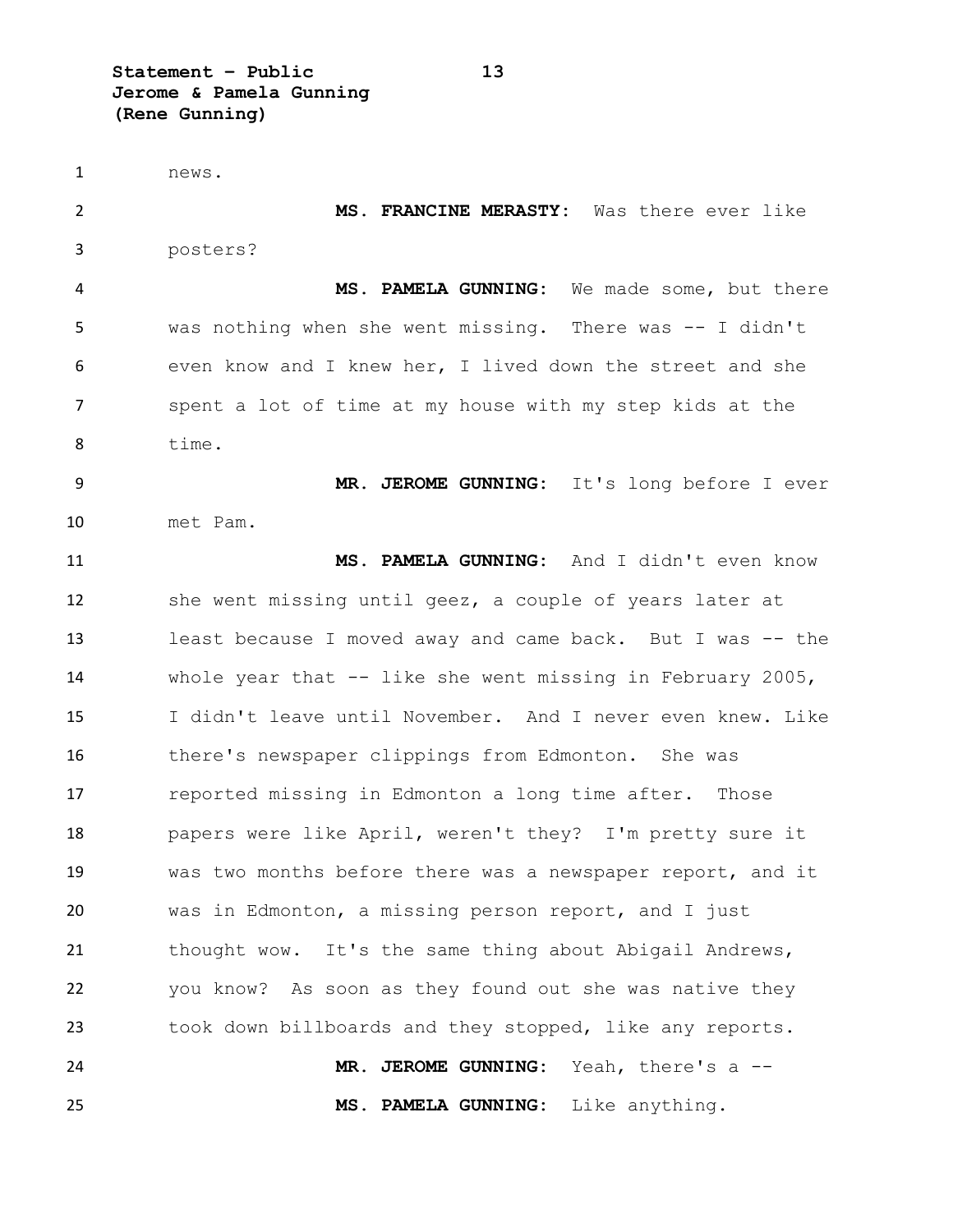**Statement – Public 14 Jerome & Pamela Gunning (Rene Gunning)**

 **MR. JEROME GUNNING:** There was a billboard put up because she didn't look native. So at the time they went all out and put a billboard up, right. And then as soon as it was leaked out that she was, she was native, it came down. **MS. PAMELA GUNNING:** It was like two days later. **MR. JEROME GUNNING:** I mean that's the mentality of Fort St. John. **MS. PAMELA GUNNING:** It is, and it's still like that. Look at Pamela Napoleon in 2014, you know. They even went to the police where her body was with dogs and never found her. **MR. JEROME GUNNING:** The police said they never found anything, yet somebody went back two days later and  $-$  **MS. PAMELA GUNNING:** Yeah, two days later 18 her uncle and her remains, she was -- were in the burnt bed. They burnt down the cabin, the person burnt down the cabin. He just got charged this year, four years later. It's ridiculous. And for Joe, there's no support. He was a single dad like he was saying. There's nothing, like nothing. And there's still nothing for him. Like -- **MR. JEROME GUNNING:** The people at Project KARE contact me every now and then.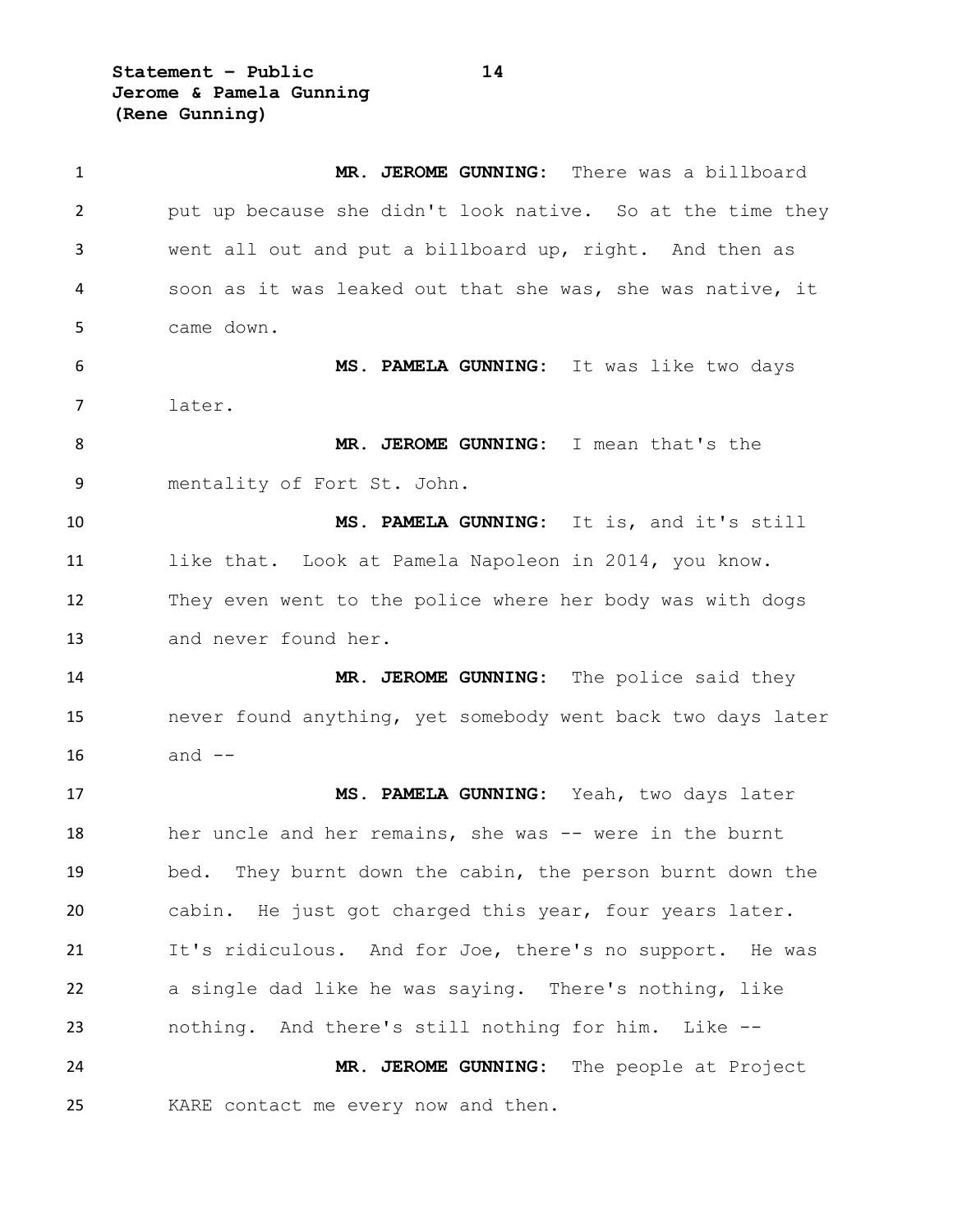**Statement – Public 15 Jerome & Pamela Gunning (Rene Gunning)**

| $\mathbf{1}$ | MS. PAMELA GUNNING: I tried to get                          |
|--------------|-------------------------------------------------------------|
| 2            | information, we want to go to the -- where she was found.   |
| 3            | We want to go there, we want to put a cross and we want to  |
| 4            | do a little ceremony.                                       |
| 5            | MS. FRANCINE MERASTY: M'hmm.                                |
| 6            | MS. PAMELA GUNNING: And so I contacted --                   |
| 7            | it ended up being a previous officer on the case, the last  |
| 8            | info we had. That officer got back to us but we never got   |
| 9            | -- we were requesting a police report so we know where to   |
| 10           | go.                                                         |
| 11           | MS. FRANCINE MERASTY: M'hmm.                                |
| 12           | MS. PAMELA GUNNING: And we were told that                   |
| 13           | an officer has to escort us because it's an ongoing         |
| 14           | investigation.                                              |
| 15           | MS. FRANCINE MERASTY: M'hmm.                                |
| 16           | MS. PAMELA GUNNING: But we -- that was the                  |
| 17           | end. And how many months ago was that? Actually it was      |
| 18           | emails, eh? And we've heard nothing since. We don't even    |
| 19           | know the exact location to this day, and it's been seven    |
| 20           | years. It just makes me so angry, I'm just -- that's why    |
| 21           | you need to do the (inaudible).                             |
| 22           | MS. FRANCINE MERASTY: So in regards to                      |
| 23           | support you say there's Project KARE. But what other kind   |
| 24           | of support are you thinking of, like what could possibly be |
| 25           | there for --                                                |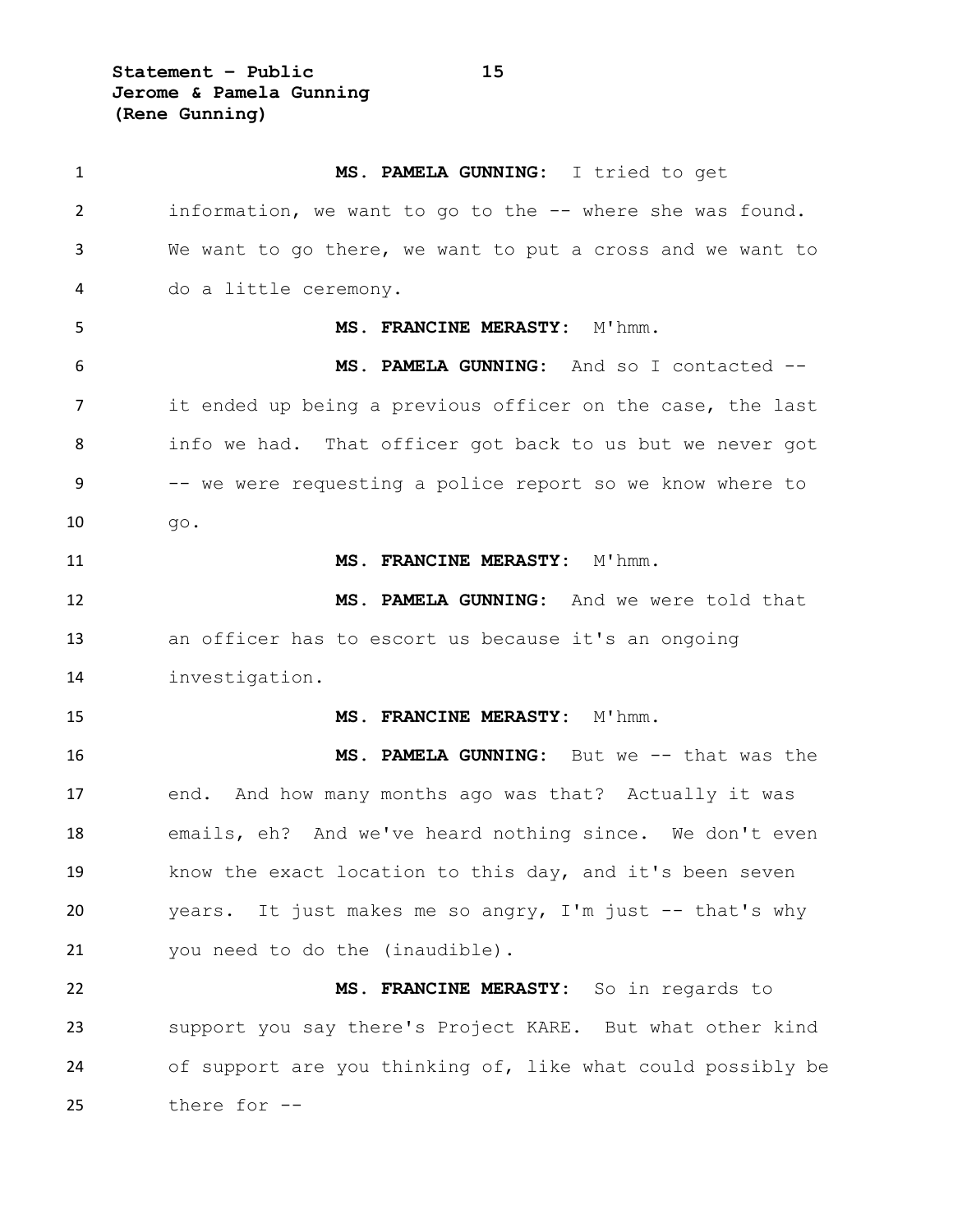**Statement – Public 16 Jerome & Pamela Gunning (Rene Gunning)**

 **MS. PAMELA GUNNING:** Some sort of grief counselling, you know. I've been trying to find something for him. **MR. JEROME GUNNING:** They've got grief counsellors and stuff like that but -- **MS. PAMELA GUNNING:** And not only talking 7 about -- and the travel, maybe travelling we were told -- I was told a couple of weeks ago. I'm waiting -- I left a message, I'm waiting to get a call back. **MS. FRANCINE MERASTY:** M'hmm. **MS. PAMELA GUNNING:** And didn't you leave a message with a, with a counsellor there, and never heard back, eh? That -- what's his name, a [J.] or something? **MR. JEROME GUNNING:** Whatever. **MS. PAMELA GUNNING:** Never, ever returned Joe's call. **MR. JEROME GUNNING:** And the grief counsellors up in Tumbler Ridge, all they want is your money. And then they give you a sympathetic ear, but they don't know what you're going through, they don't. They give you a poor, "Oh, so sorry for your loss, so sorry". 22 They don't know. When I go to functions like Sisters and Spirit and stuff, and I'm around those people, they know how I feel because they're going through the same thing,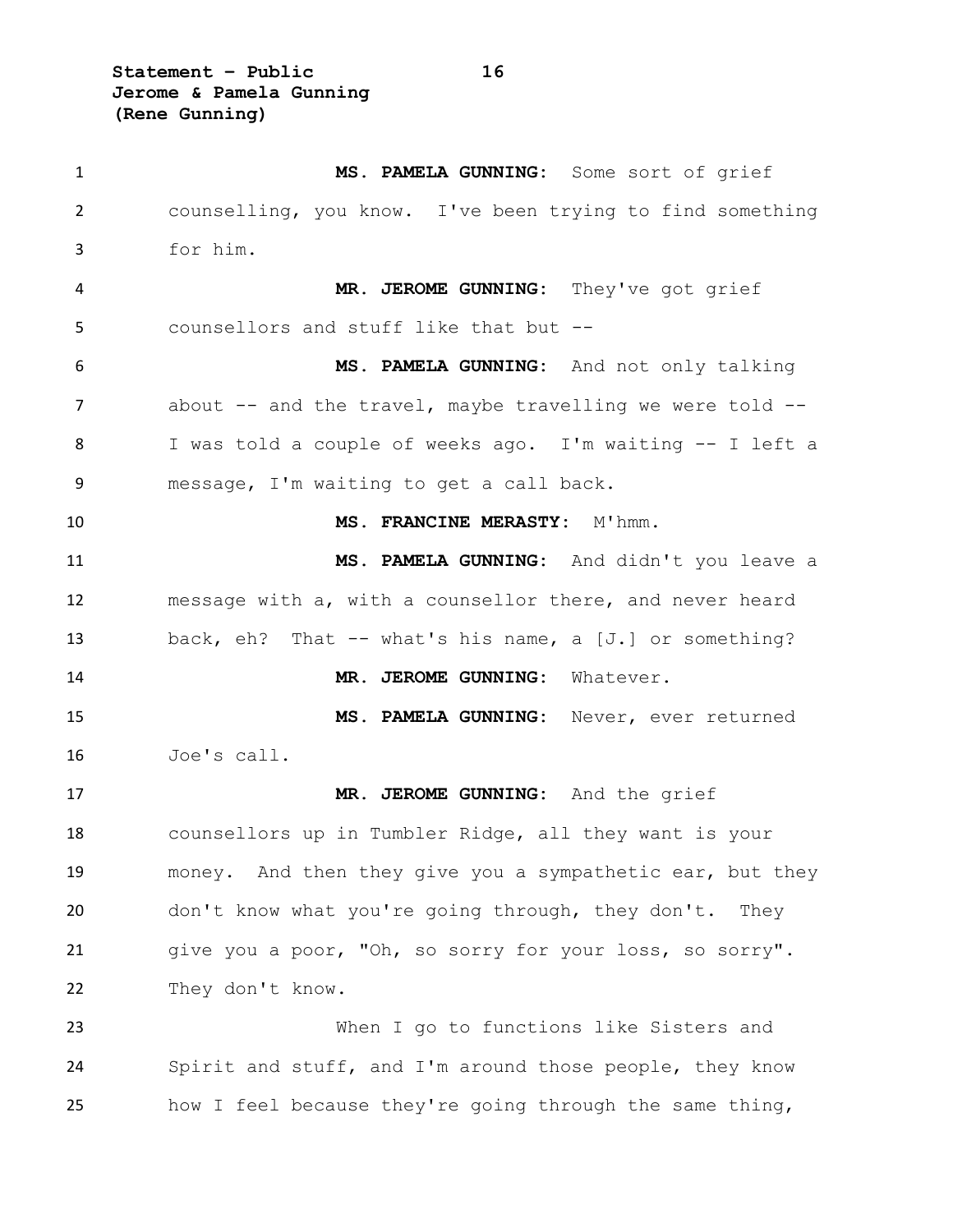**Statement – Public 17 Jerome & Pamela Gunning (Rene Gunning)**

| $\mathbf{1}$   | you know? I've, I've gone to those and stood up in a room   |
|----------------|-------------------------------------------------------------|
| $\overline{2}$ | full of -- a room full of people to talk because they have  |
| 3              | one open mike. And I tell Rene's story, and the tears come  |
| 4              | down my, my face, and these people know that it's okay. I   |
| 5              | don't have to live up, up to that facade that you have to   |
| 6              | outside those doors, you know. I'm a human being, I'm       |
| 7              | entitled to those feelings and damn it, they hurt.          |
| 8              | MS. FRANCINE MERASTY: So is that your                       |
| 9              | recommendation that you would offer to the Inquiry, is to   |
| 10             | have grief counselling?                                     |
| 11             | MS. PAMELA GUNNING: Yeah, that would be a                   |
| 12             | really big help I think for more -- for a lot of people. I  |
| 13             | mean look at how everything has been handled now. Just      |
| 14             | imagine where -- it's like where, where do you turn, you    |
| 15             | know? Where do you turn?                                    |
| 16             | MR. JEROME GUNNING: Like I don't even know                  |
| 17             | where to go to the police to ask for $-$ - you know updates |
| 18             | and stuff.                                                  |
| 19             | MS. PAMELA GUNNING: Yeah.                                   |
| 20             | MR. JEROME GUNNING: But I don't know                        |
| 21             | nothing. I could probably contact Project KARE and make     |
| 22             | them pull out the file and everything else, but they've     |
| 23             | already let me know that if there are any new developments  |
| 24             | in the case they'll notify me, right? Well the last I got   |
| 25             | notified was -- I don't know, I can't even remember. A      |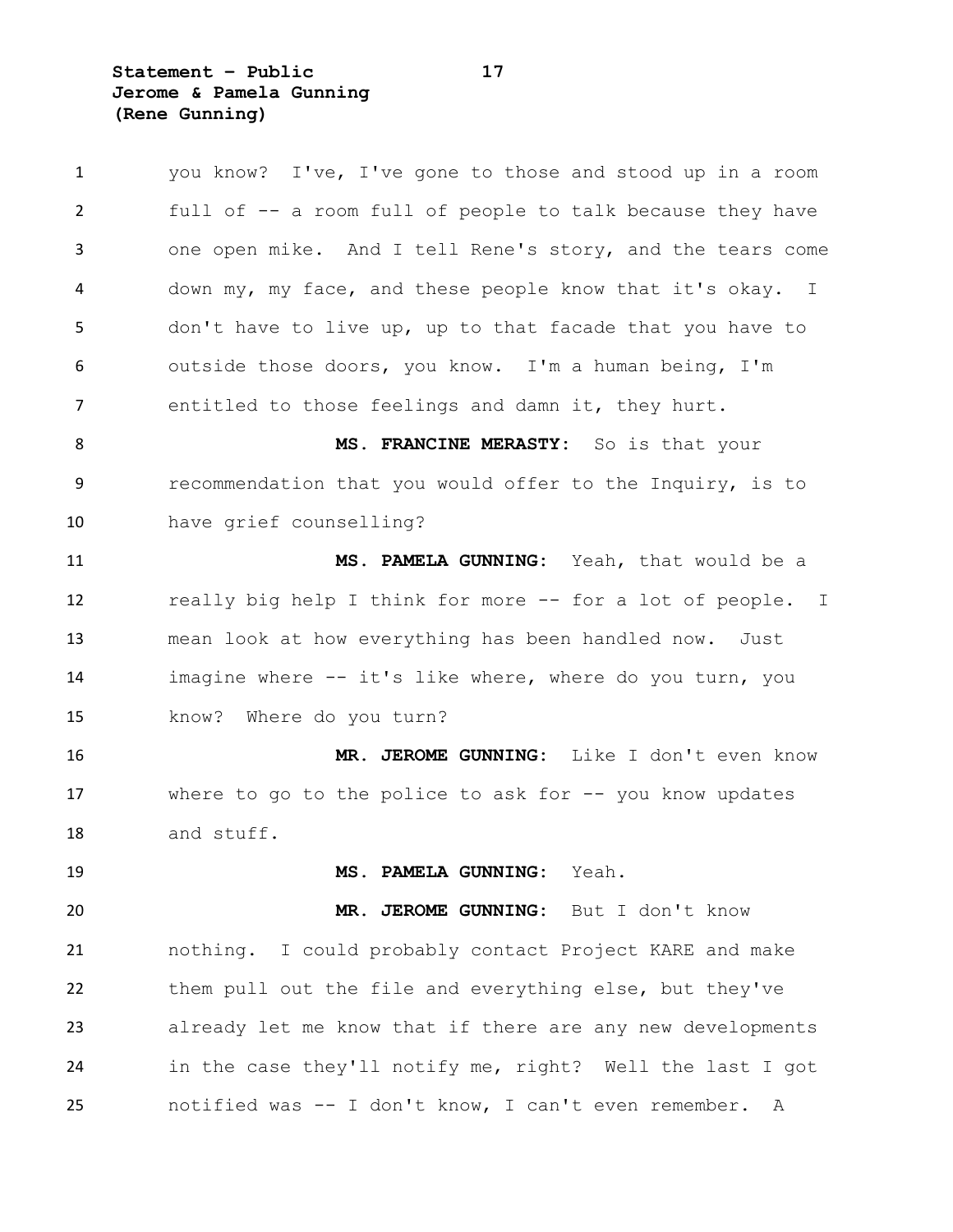**Statement – Public 18 Jerome & Pamela Gunning (Rene Gunning)**

 year and a half ago maybe. **MS. PAMELA GUNNING:** Yeah a year and a half, almost two years. And then I contacted them last year for the -- but we've heard nothing since. **MR. JEROME GUNNING:** And that's -- ironically enough, Connie Grayeyes asked me to go to Ottawa 7 and I was up in the air about the idea. And I was on my loader in Taylor Pitt because I was working there at the time, and my phone rang and it was an update. Because Connie needed a yes or no by the end of that day, and the day that I was supposed to give it to her I got that phone call out of the blue from Project KARE. And it was a new officer introducing himself and saying well, so and so's moved on, but I'm the new officer and I just want to let you know that the case is still open, and that we'll contact you if there's any new developments. **MS. PAMELA GUNNING:** And that was four years ago. **MR. JEROME GUNNING:** And I took that as a sign that ironically enough, that okay, well it's got to be a sign so I went to Ottawa. I went and protested on Parliament Hill and spoke to the Ministry people there. I keep getting signs this is what has to be done, you have to get the word out there. There's a lot of people that are

hurting, going through this stuff, and where do they turn?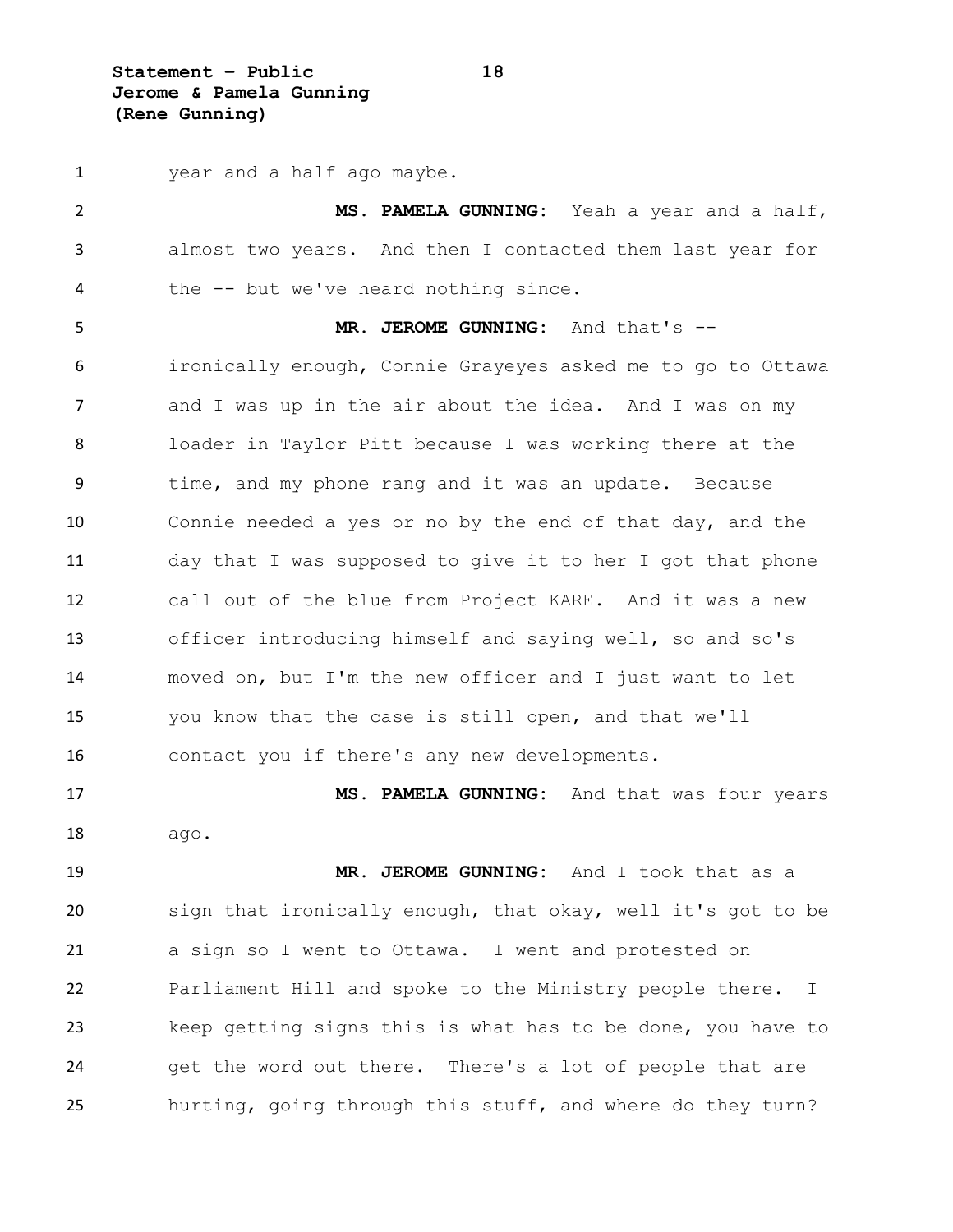**Statement – Public 19 Jerome & Pamela Gunning (Rene Gunning)**

| $\mathbf{1}$ | MS. FRANCINE MERASTY: So you said that you                 |
|--------------|------------------------------------------------------------|
| 2            | were in foster -- like you were abducted?                  |
| 3            | MR. JEROME GUNNING:<br>M'hmm.                              |
| 4            | MS. FRANCINE MERASTY: When you were how                    |
| 5            | old?                                                       |
| 6            | MR. JEROME GUNNING: I was five months old.                 |
| 7            | MS. FRANCINE MERASTY: Okay. Did you ever                   |
| 8            | know your parents?                                         |
| 9            | MR. JEROME GUNNING: My real parents? I met                 |
| 10           | my dad when I was 17 years old and started meeting some of |
| 11           | my family. I met an older sister, a brother and my dad.    |
| 12           | My mom had already passed away. She was -- I don't know if |
| 13           | it's true or not, but I heard that she was fished out from |
| 14           | -- fished out of the Fraser River or something. And I      |
| 15           | don't know.                                                |
| 16           | MS. PAMELA GUNNING: And what did you meet                  |
| 17           | your sister, when you were 17?                             |
| 18           | MR. JEROME GUNNING: [M.] yeah, and then                    |
| 19           | $[C.]$ .                                                   |
| 20           | MS. PAMELA GUNNING: Okay.                                  |
| 21           | MR. JEROME GUNNING: And my brother [F.].                   |
| 22           | MS. PAMELA GUNNING: They were taken to                     |
| 23           | residential schools weren't they, when you were adopted?   |
| 24           | MR. JEROME GUNNING: Yeah, some were taken                  |
| 25           | to residential schools. Three of us were adopted out into  |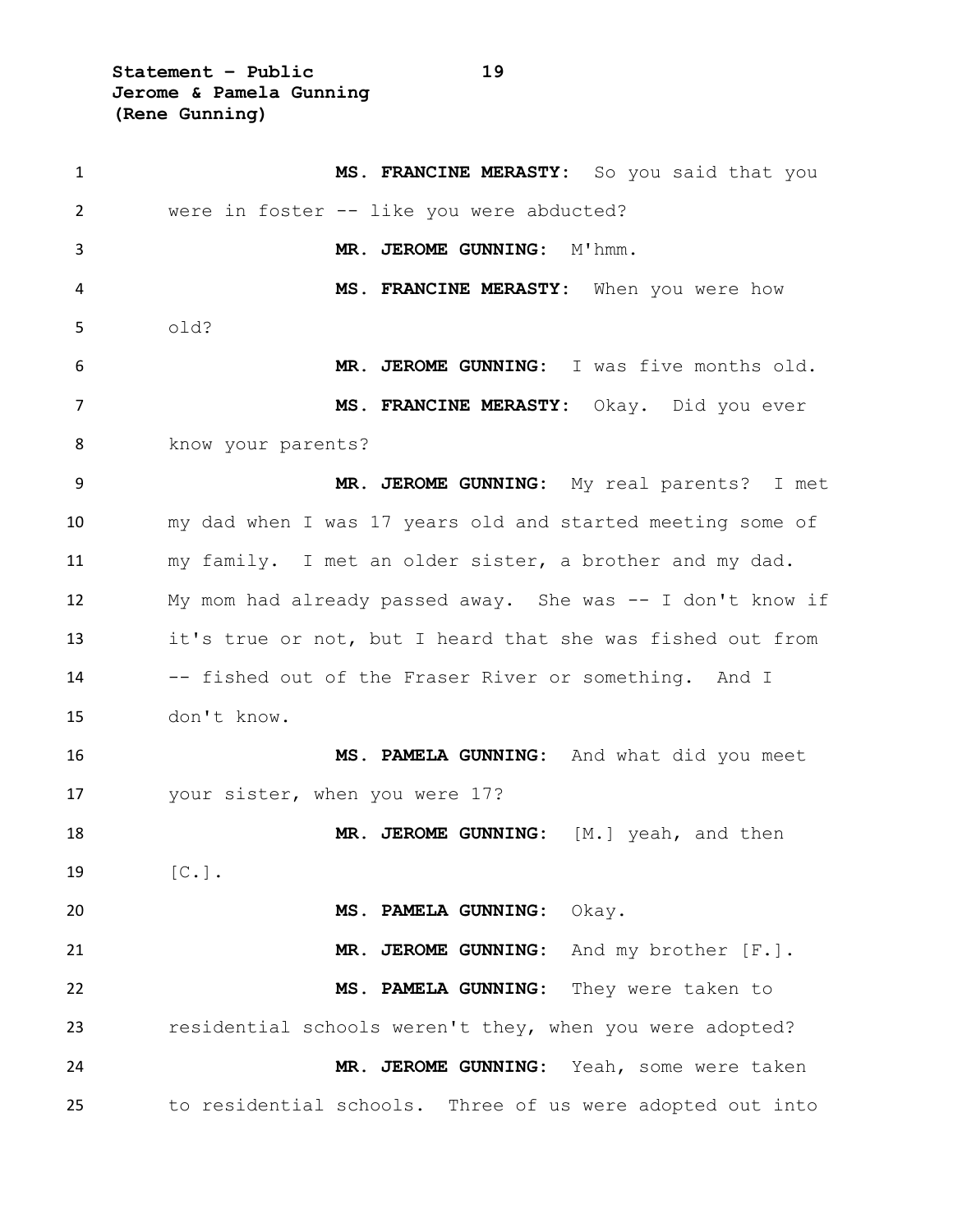**Statement – Public 20 Jerome & Pamela Gunning (Rene Gunning)**

 white families. Myself to the [Family 1]. [C.] was adopted into a white family in Quesnel, and [E.] was adopted into a white family down in Nanaimo. The rest were raised in residential schools and foster homes. **MS. FRANCINE MERASTY:** You were the youngest? **MR. JEROME GUNNING:** No, I'm the middle 8 brother. There's [F.], [L.], myself and [L.]. **MS. PAMELA GUNNING:** And did one of your brothers lose both his children in an accident? **MR. JEROME GUNNING:** Yeah [L.]. **MS. PAMELA GUNNING:** [L.] right, how sad. **MS. FRANCINE MERASTY:** Where were your parents from, like your biological parents? **MR. JEROME GUNNING:** I guess my mom was from the Fort St. James area. My dad, he's half Irish, or I'm half Irish, so I guess he was Irish. I'm not really sure. I met him at 17. I was kind of grateful that I was raised in the [Family 1]. Yeah, it's given me morals and a work ethic, just for lack of a better word. Which was very lacking in what I saw in my dad, he'd sooner drink. I didn't want that. **MS. FRANCINE MERASTY:** Like what were the circumstances like leading up to the adoption? **MR. JEROME GUNNING:** I couldn't tell you, I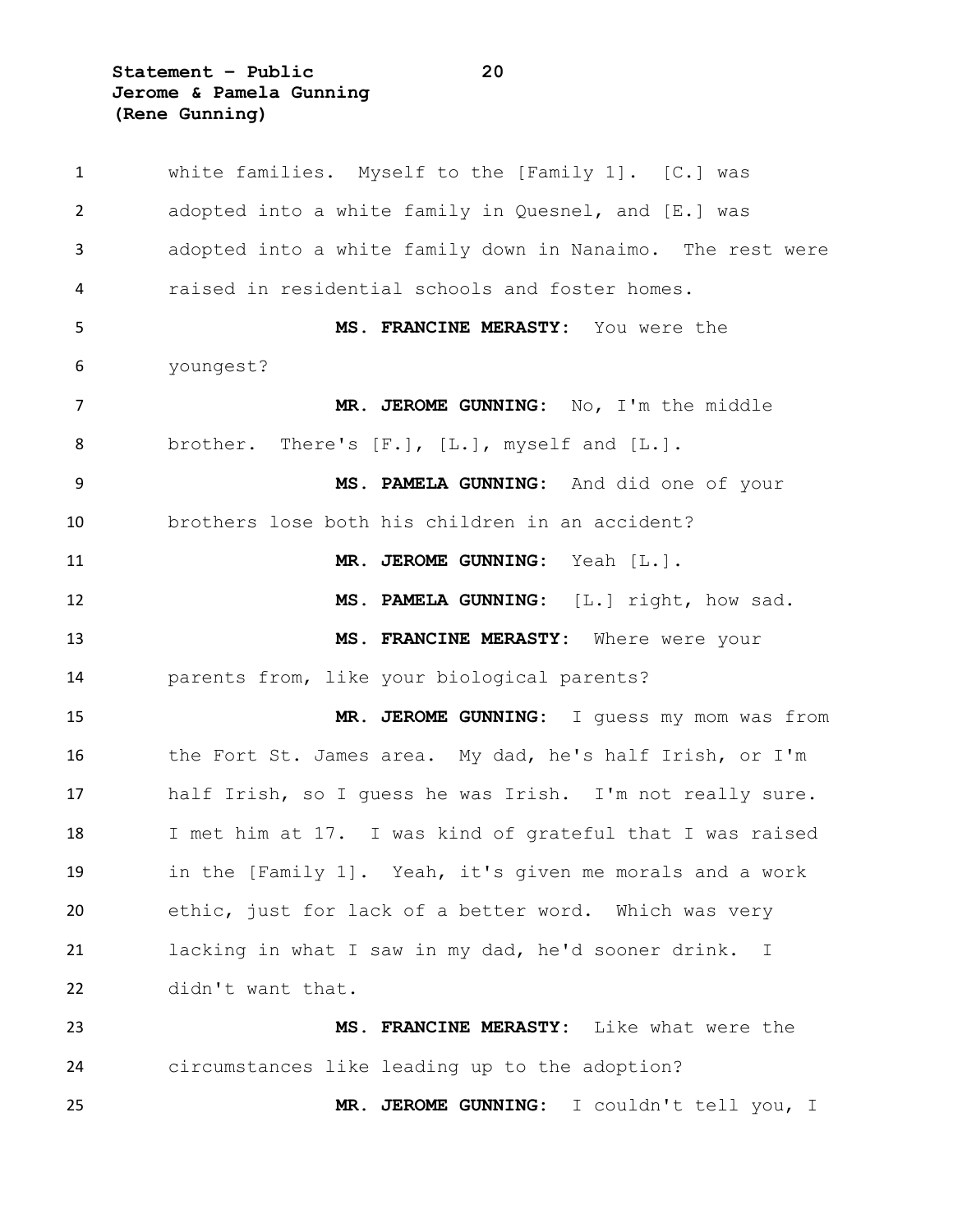**Statement – Public 21 Jerome & Pamela Gunning (Rene Gunning)**

| $\mathbf{1}$ | was five months old and I was adopted into the [Family 1].  |
|--------------|-------------------------------------------------------------|
| 2            | And they had taken in over the years, I believe it was 39   |
| 3            | foster kids. And my older brother [J.] told me, he says,    |
| 4            | "I don't know what dad saw in you". I remember him telling  |
| 5            | me that one day, "I don't remember what dad saw in you, but |
| 6            | dad saw something in you, and out of 39 kids you're the     |
| 7            | only one to get adopted in the [Family 1]".                 |
| 8            | MS. PAMELA GUNNING: Weren't your brothers                   |
| 9            | and sisters that went to the schools taken against their    |
| 10           | will?                                                       |
| 11           | MR. JEROME GUNNING:<br>What?                                |
| 12           | MS. PAMELA GUNNING: [M.] told us that, that                 |
| 13           | the ones that went -- they were forced into residential     |
| 14           | schools.                                                    |
| 15           | MR. JEROME GUNNING: Yeah, they were --                      |
| 16           | MS. PAMELA GUNNING: Yeah, they were taken                   |
| 17           | from their parents.                                         |
| 18           | MR. JEROME GUNNING: My older sister and my                  |
| 19           | youngest brother were in residential schools in Lejac, I    |
| 20           | grew up a mile away from them.                              |
| 21           | MS. PAMELA GUNNING:<br>Yeah                                 |
| 22           | MR. JEROME GUNNING:<br>I didn't even know.                  |
| 23           | MS. PAMELA GUNNING: And it was all against                  |
| 24           | their will.                                                 |
| 25           | MR. JEROME GUNNING: But yeah, I was                         |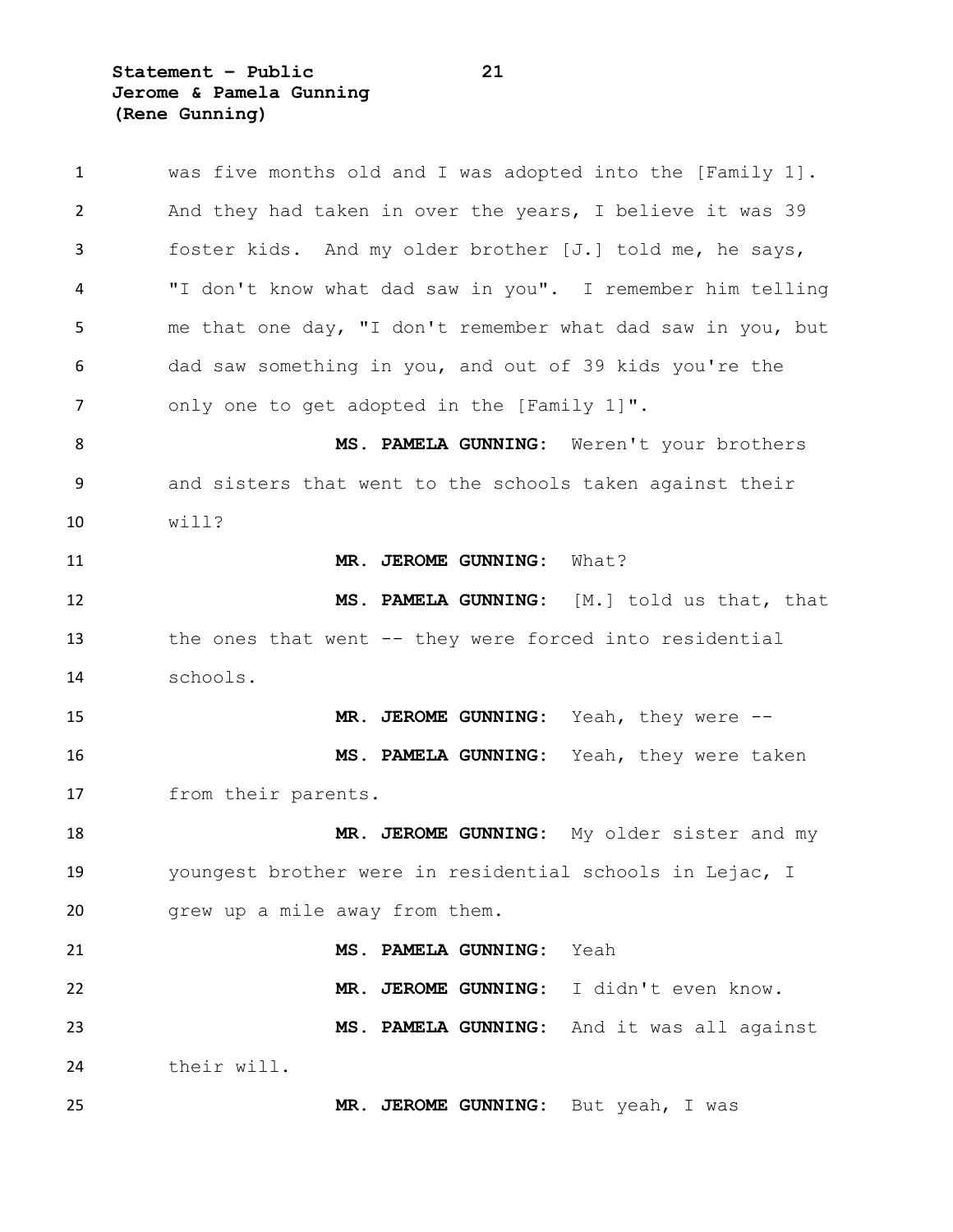**Statement – Public 22 Jerome & Pamela Gunning (Rene Gunning)**

| $\mathbf{1}$ | grateful for the way I was raised. I grew up with five,     |
|--------------|-------------------------------------------------------------|
| 2            | five of us foster kids. Basically we grew up as kids all    |
| 3            | through in the [Family 1]. [D.P.], [R.P.] and $[D.P.]$ ,    |
| 4            | brothers and sisters, [S.C.], [C.P.] and myself. And out    |
| 5            | of all of us, I don't know, I think I'm the only one that's |
| 6            | made something of themselves. Choosing to deal with life    |
| 7            | in a different way, and I don't choose to live that way     |
| 8            | anymore.                                                    |
| 9            | MS. FRANCINE MERASTY: How is -- so you got                  |
| 10           | married to Rene's mother?                                   |
| 11           | MR. JEROME GUNNING: We were common law.<br>We               |
| 12           | had a -- basically a 30 year relationship with a 10 year    |
| 13           | vacation put in there. She left within a year of Rene       |
| 14           | being missing, because she couldn't handle running after    |
| 15           | [Rene's Son]. She said she couldn't handle it but I think   |
| 16           | it was other things, and she chose to move back down to     |
| 17           | Nanaimo. So that's okay.                                    |
| 18           | During that separation $I$ -- I got clean and               |
| 19           | sober, and I went down to see them -- like I was one of     |
| 20           | these once or twice a year dads that would show up with a   |
| 21           | pocketful of money because I was working out the oil patch, |
| 22           | spoil the kids for a week and then bugger off.              |
| 23           | I went down there and Rene and [C.] were                    |
| 24           | both absent at that time. I found out through [M.] that     |
| 25           | she had been putting them in foster care and I asked her    |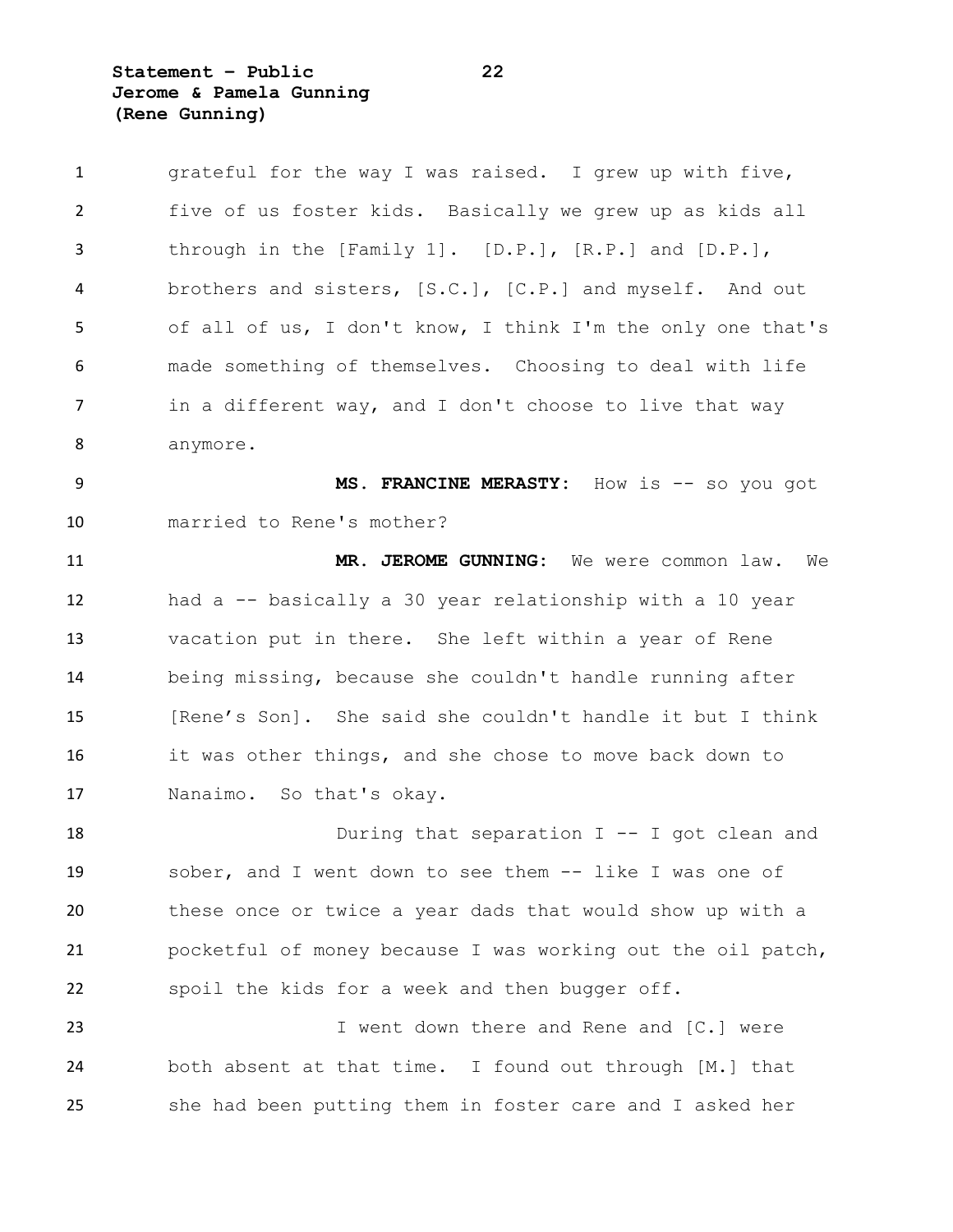why, she said she couldn't handle it. So that didn't go over well.

 Rene had been missing for a couple of days and the police couldn't start a search for her because there hadn't been the amount of time. I went out on the streets, talked to the street people and left my phone number. I got a call within seven or eight hours that Rene 8 was at such and such a place.

 I went to that place, knocked on the door and the guy said yeah, she was sleeping on the couch. And 11 then I shook her by the shoulder, she opened up her eyes, a big some come onto her face, I goes are you ready to go home babe, and she goes yeah. So I took her back to [M.]'s, and I said okay, sit down, family meeting.

15 So I sat her down, sat [C.] down. She was 12 at that time, [C.] was 10, and Craig their older brother -- Craig was [M.]'s first son, my stepson and he was 16. I said family meeting. I said okay -- I looked at the kids and I says your mom says she can't handle you, that she's putting you in foster care and stuff like this. So I'll tell you what, I said I'm getting my act together here, got off the drugs and booze -- because I was still smoking dope at the time. Yeah, I was sober but I was still smoking dope for the seven and a half years.

So I said I've got my act together and I'm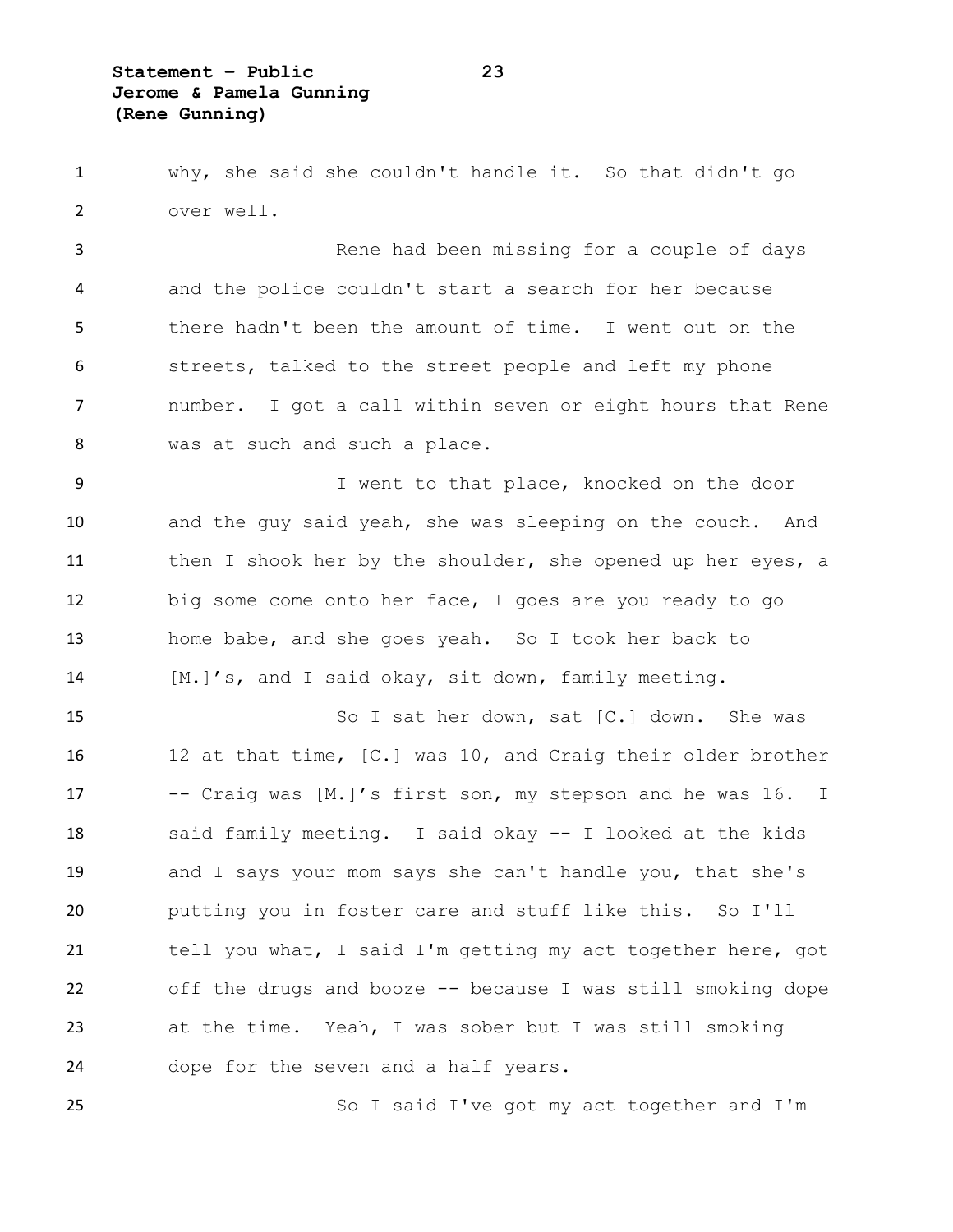**Statement – Public 24 Jerome & Pamela Gunning (Rene Gunning)**

 clean. So I said what I'll do is, I'll come and if you guys want you can come live with me up North, instead of going into foster care, and [C.] goes, "Yeah, I want to come with you", he was 10. "I want to come live with you, Dad". And Rene goes, "Well I want to come live with you too Dad, but all my friends are down here in Nanaimo and I want to stay with my friends". I said, "Okay, it's your choice".

9 And Craig goes, "Well Dad, you know I'm 16 and I just think I should stay with Mom because she need help". Okay. So I turned to [C.] and I says, "I'll be back for you in June when you get out of school". I says, "Until then I'll go up North and get a place for use and 14 get ready".

 So I went back up North, came back in June. I walked in and [C.] was there. I had to stop, load up the car, and we were ready to take off. And then Rene come 18 running around the corner, "I want to go with you, Dad, I want to go too". Apparently she just broke up with some guy. So she was 13. I go, "Okay, grab your stuff". I threw it in the car and brought them up. And then I was a single dad for the next six years, raising those two. And there was a lot of trials and errors I tell you, but we made it. We have a strong family bond.

25 And Rene affected a lot of people. Everyone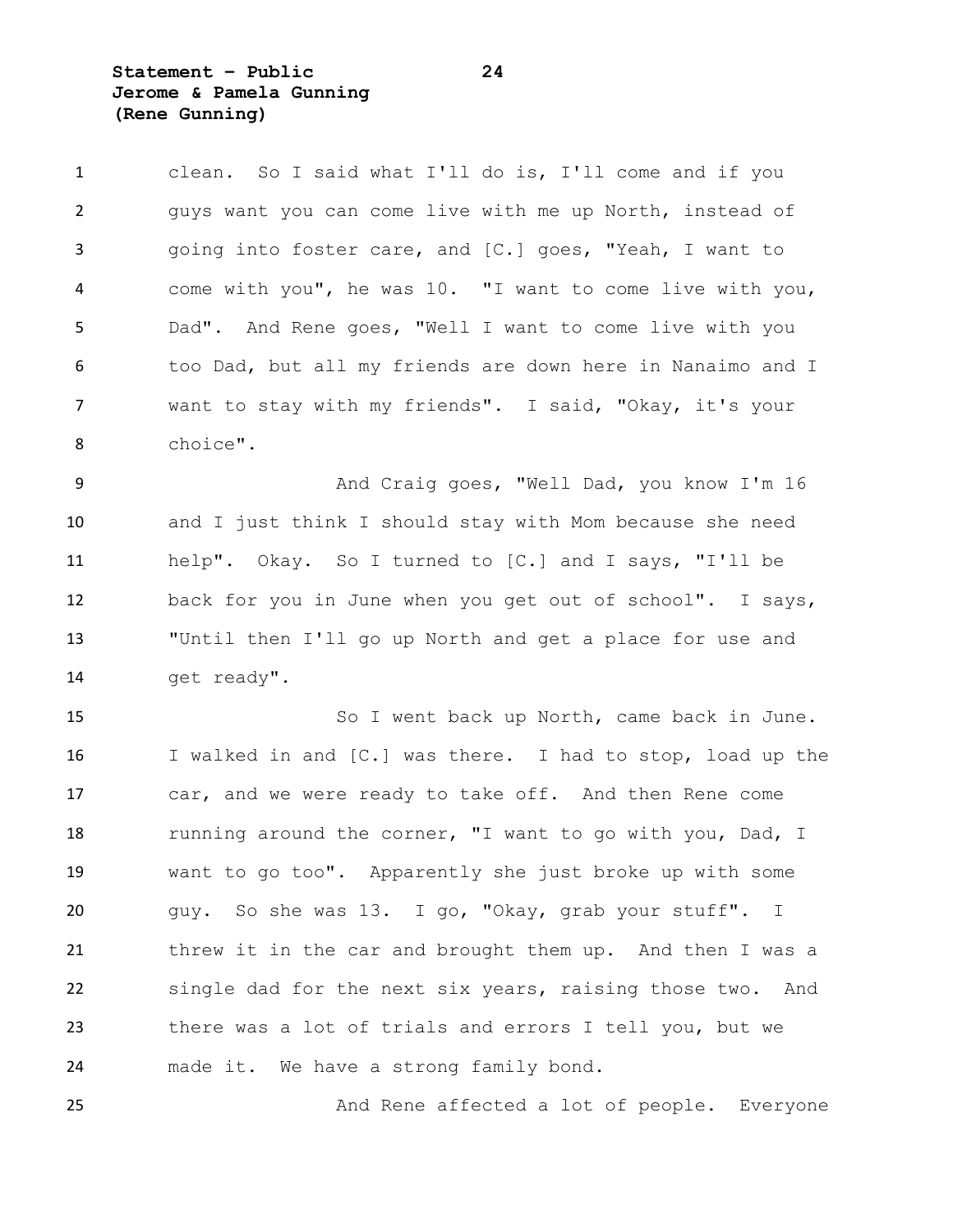**Statement – Public 25 Jerome & Pamela Gunning (Rene Gunning)**

 talks about how she used to help them when they were feeling down, and how she would make them laugh, forget their troubles, yeah. A friend of hers put a Facebook -- or not a Facebook thing. What's that app, Rest in Peace Rene? **MS. PAMELA GUNNING:** Rest in Peace Rene, it's Facebook. **MR. JEROME GUNNING:** The set up one of those for her. **MS. PAMELA GUNNING:** And made a video to warn the dangers of hitchhiking. So he spread that around a lot through social media. And then we made like a -- what looks like a billboard, but it's on social media as well. That's just -- it's pretty much all we can do right now, to get it out there. It's really expensive to rent a billboard. We're saving up to do it, because I -- even if I did it for a month, you know, it's still something. You never know, somebody -- I want to do it outside Edmonton because somebody might recognize her. Somebody out there knows something. **MR. JEROME GUNNING:** Yeah, it looks like it was a truck driver, long haul truck driver. **MS. PAMELA GUNNING:** I believe that it's -- I believe somewhere deep down that it's one of the Highway of Tears killers because there's -- it's so similar, the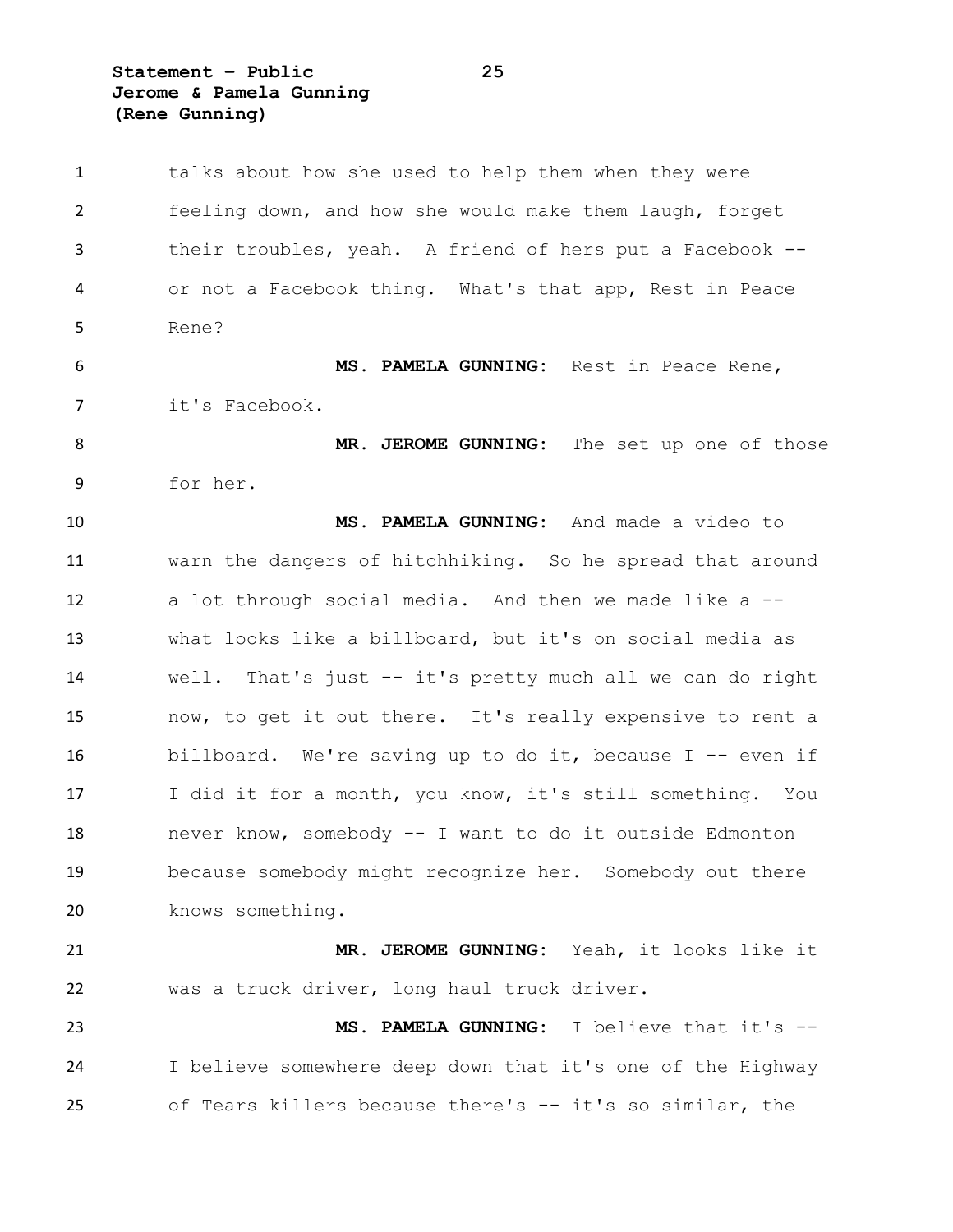**Statement – Public 26 Jerome & Pamela Gunning (Rene Gunning)**

| $\mathbf{1}$   | way it's -- the bodies were found on a logging road,        |
|----------------|-------------------------------------------------------------|
| $\overline{2}$ | logging side road, and just the way everything was, the way |
| 3              | they went missing. But then just recently there was a       |
| 4              | skull found outside of Edmonton too, and that just kind of  |
| 5              | -- I was like oh, it's so close to home, like so close to   |
| 6              | our case. And I just thought maybe -- but at least -- but   |
| $\overline{7}$ | I can't imagine what Joe's going through.                   |
| 8              | But I know [Rene's Son]'s 14 now and we                     |
| 9              | don't have any answers for him. [Three lines redacted -     |
| 10             | personal information]. And I had been trying so hard to     |
| 11             | find -- I don't even know where to start, I don't even know |
| 12             | how to get information, anything. You can't even find any   |
| 13             | resources like in our area even to go to, you know like     |
| 14             | Google it. It's just -- it's unreal how little is           |
| 15             | available like even online.                                 |
| 16             | MR. JEROME GUNNING:<br>Yeah.                                |
| 17             | MS. PAMELA GUNNING: It just amazes me.                      |
| 18             | MS. FRANCINE MERASTY: Are you talking about                 |
| 19             | your grandson's father?                                     |
| 20             | MR. JEROME GUNNING: No.                                     |
| 21             | MS. PAMELA GUNNING: No, for Rene.                           |
| 22             | MR. JEROME: No, he was never --                             |
| 23             | MS. PAMELA GUNNING: For Rene.                               |
| 24             | MR. JEROME GUNNING: No.                                     |
| 25             | MS. PAMELA GUNNING: Like Rene's son's                       |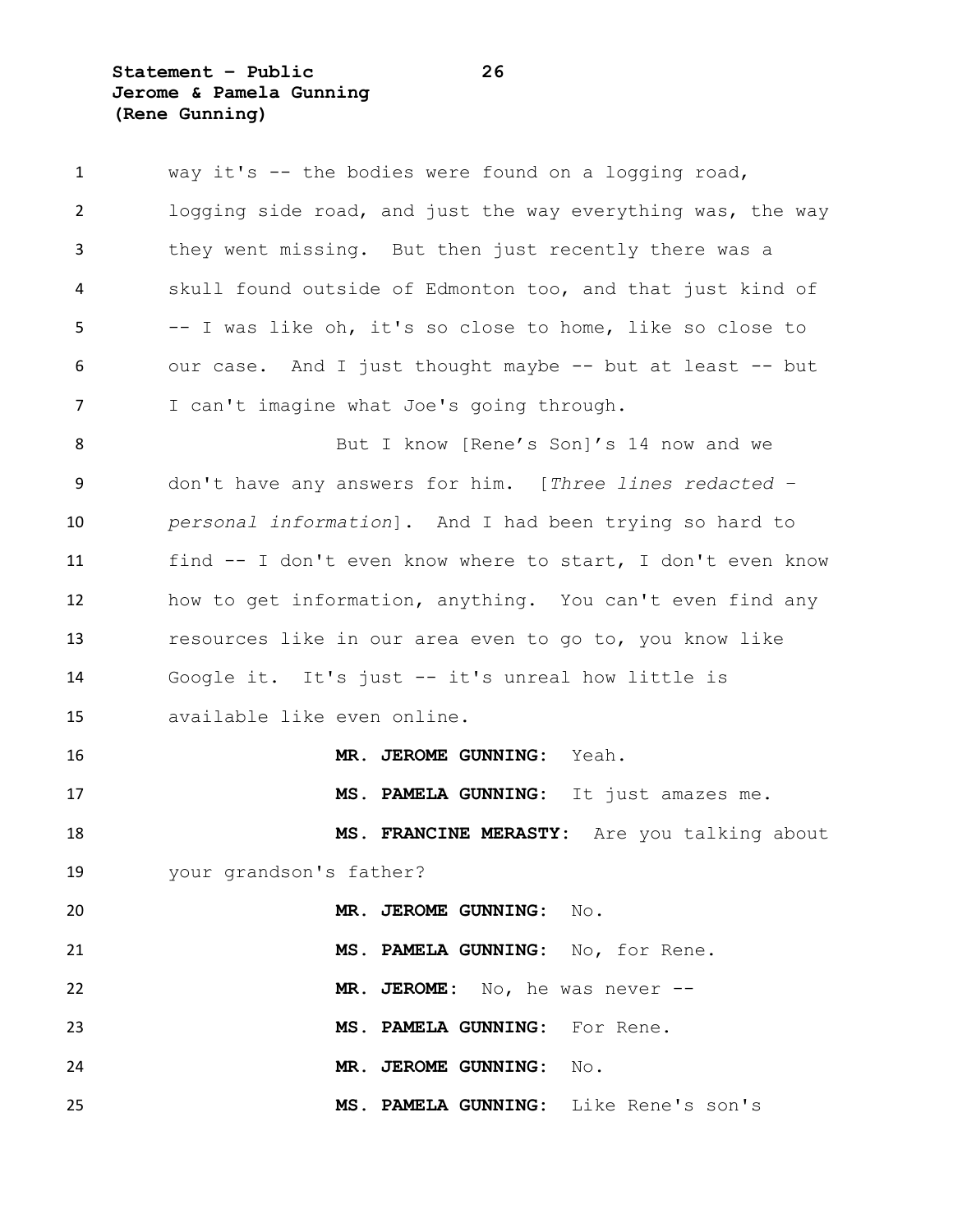**Statement – Public 27 Jerome & Pamela Gunning (Rene Gunning)**

 father. But even for Rene itself, like I've just been trying to get any kind of -- like even for grief counselling for him. Like we've been together almost eight years now. 5 MS. FRANCINE MERASTY: M'hmm. **MS. PAMELA GUNNING:** And I've been searching 7 and trying and get all -- gathering information since 2010, myself. And it's, it's -- for lack of a better way to put it, pathetic how much there only is, even on her case. **MS. FRANCINE MERASTY:** M'hmm. **MS. PAMELA GUNNING:** It's unreal. **MS. FRANCINE MERASTY:** So how long was Rene with -- what's the son's name? **MS. PAMELA GUNNING:** [Rene's Son]. **MS. FRANCINE MERASTY:** Yeah, [Rene's Son]'s father? **MR. JEROME GUNNING:** [*Two lines redacted – personal information*]. According to her friends I wouldn't have approved of him. [*Two lines redacted – personal information*]. So they're probably right, you know? **MS. FRANCINE MERASTY:** Like were you -- **MR. JEROME GUNNING:** As for the abusive boyfriend she had -- **MS. FRANCINE MERASTY:** Oh yeah. **MR.JEROME GUNNING:** -- that she was leaving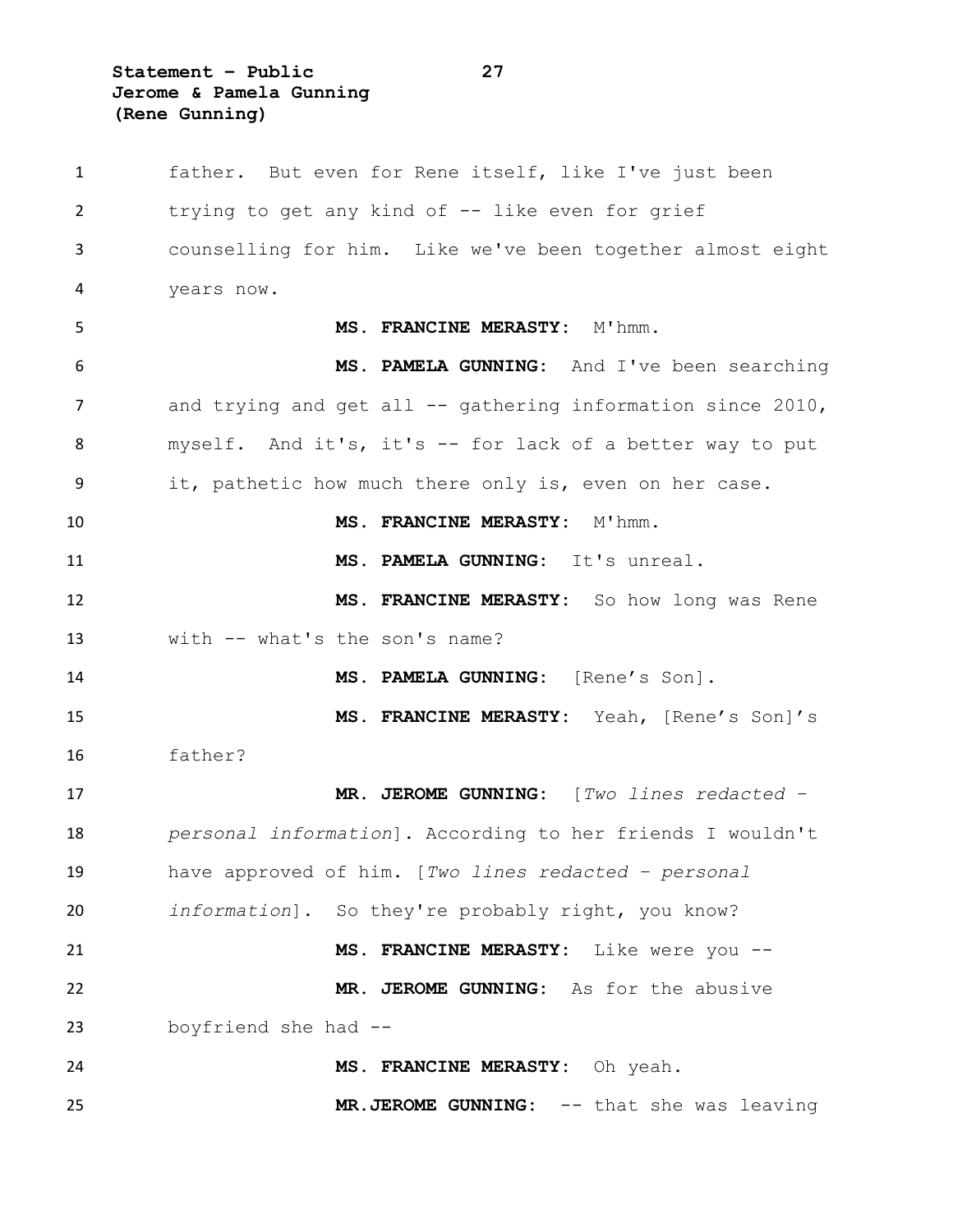**Statement – Public 28 Jerome & Pamela Gunning (Rene Gunning)**

 when she hitchhiked away, [K.S.], he's -- he's totally different. She got pregnant with -- from [K.S.] and miscarried my second grandchild at -- I think it was five and a half months. But he was a real winner. Oh, I didn't like him. And she -- **MS. FRANCINE MERASTY:** So she had a miscarriage, like how long before she went missing? **MR. JEROME GUNNING:** A couple of months because it was still winter, snow on the ground. **MS. FRANCINE MERASTY:** And she was also in an abusive relationship? **MR. JERONE GUNNING:** Yeah. **MS. FRANCINE MERASTY:** How long was she in Edmonton, was she just there for like -- **MR. JEROME GUNNING:** Just -- **MS. PAMELA GUNNING:** One night probably even barely. I expect just a few hours and then come back. **MR. JEROME GUNNING:** Yeah, it was a couple of days that was it, then she was on her way back. **MS. PAMELA GUNNING:** She was on her way home on the seventh. **MS. FRANCINE MERASTY:** So you made some recommendations here for the Inquiry to take into consideration, like a task force for like serial murders, and also to provide grief counselling. Is there anything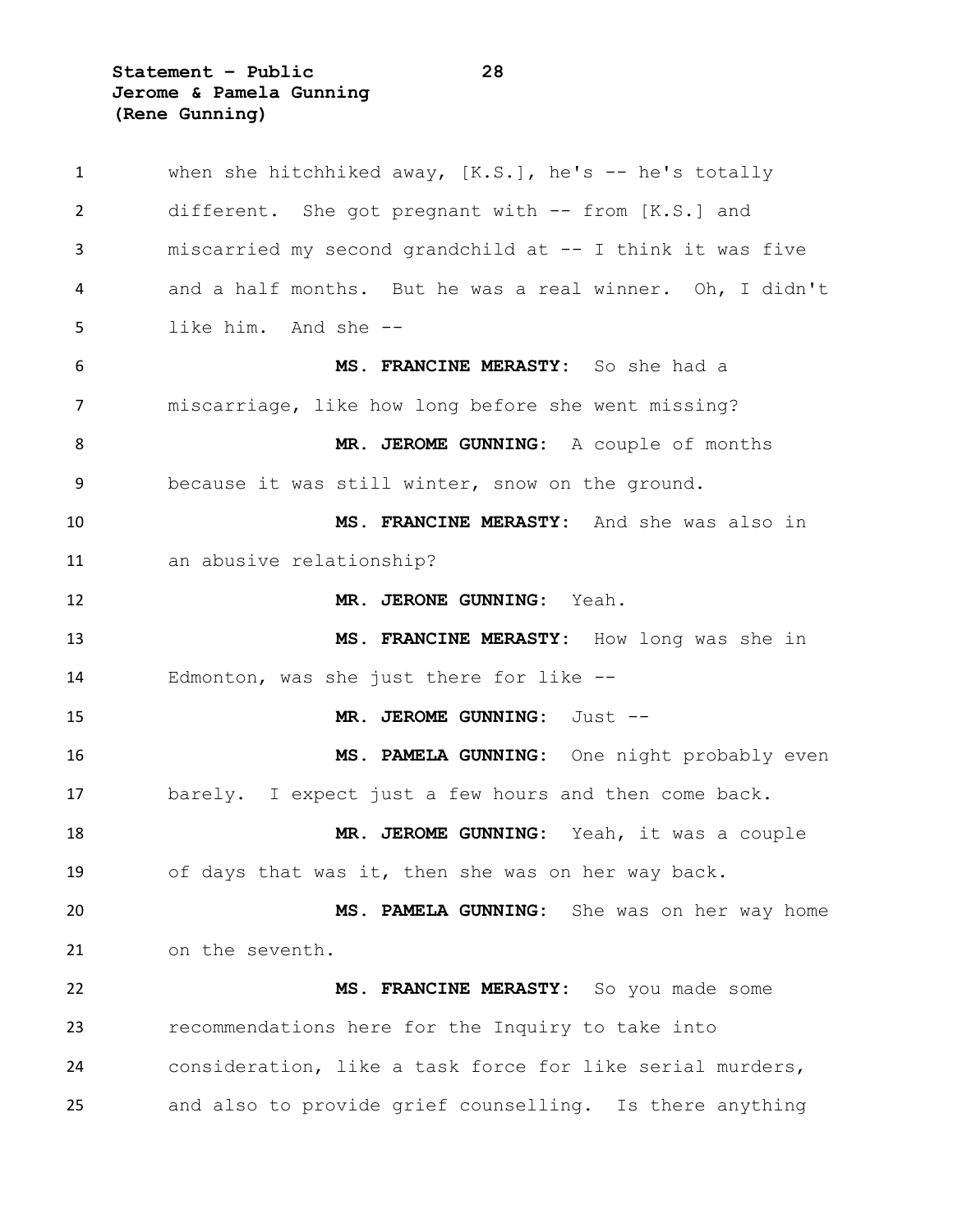**Statement – Public 29 Jerome & Pamela Gunning (Rene Gunning)**

 else that you could think of that -- like for recommendations? **MS. PAMELA GUNNING:** I don't know, I would suggest something, and I'm not sure how to say it though. Like, like those people that we met -- who were those people we met? That was from Amnesty International, wasn't 7 it? But something like -- they were talking about having somebody that could communicate with the authorities. **MS. FRANCINE MERASTY:** M'hmm. **MS. PAMELA GUNNING:** Because there's some information that we can't have access to but they can or something? So just kind of like a go-between maybe, like for  $-$  **MS. FRANCINE MERASTY:** Like an advocate? **MS. PAMELA GUNNING:** Yeah, like an advocate, something like that. Not just for us, but for all these families. Especially in Fort St. John. I have to strongly suggest it in that area. **MS. FRANCINE MERASTY:** M'hmm. **MS. PAMELA GUNNING:** Because those -- the police don't even talk to us. **MS. FRANCINE MERASTY:** Yeah. **MS. PAMELA GUNNING:** At all. And there's a lot of women from Fort St. John missing. **MS. FRANCINE MERASTY:** Like not just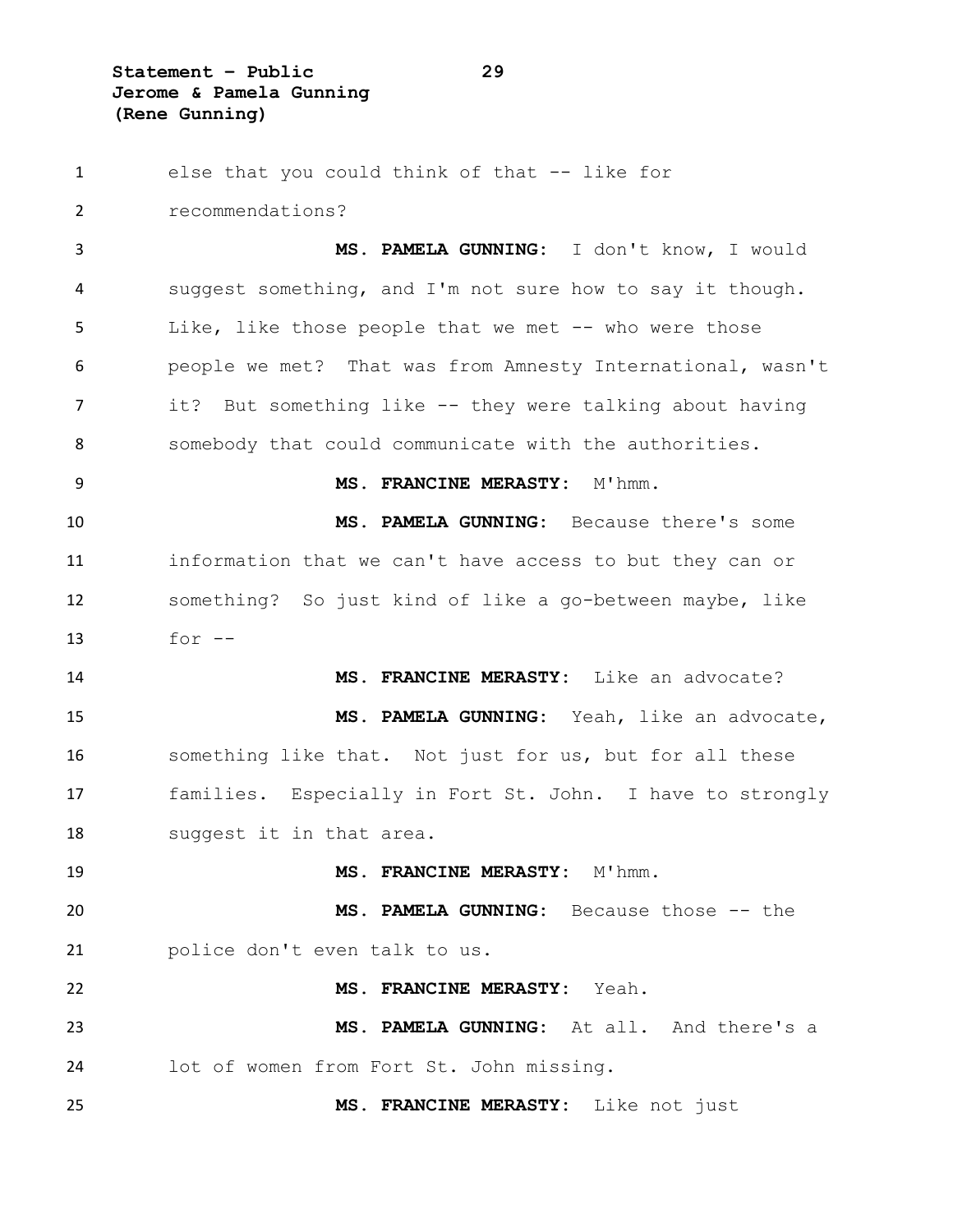**Statement – Public 30 Jerome & Pamela Gunning (Rene Gunning)**

Indigenous but --

 **MS. PAMELA GUNNING:** No Indigenous. Even -- how many are we at? Just in the past -- in 2014 I think we took up 14 posters, and that was only within the past two years, from 2012 to 2014 or something. It was like -- it was just crazy how many. That was just from Fort St. John. **MR. JEROME GUNNING:** I can't remember. **MS. FRANCINE MERASTY:** Like historic cases or just between 2012 and 2014? **MR. PAMELA GUNNING:** I think it was over a period of -- because there was two posters from -- oh, there were murdered, those girls were murdered, Connie's friends. So they knew that those girls had been murdered but all the rest were missing. Oh, and Pam Napolitan (ph). We were standing on Parliament Hill pretty much when we found -- when I found out about her. 17 And so there was three out of 17 I think, 18 that -- of pictures we brought that were murdered and the rest were missing, and it was -- oh my goodness, I can't think. It was a short amount of years, like it wasn't since 1970 or anything like that. They were the most recent cases. And I mean Pam and -- oh, I can't think of her name, Sandra I think it was, Abigail, they'd all gone missing like -- there was like four, four or five that were within the last two years, just two years.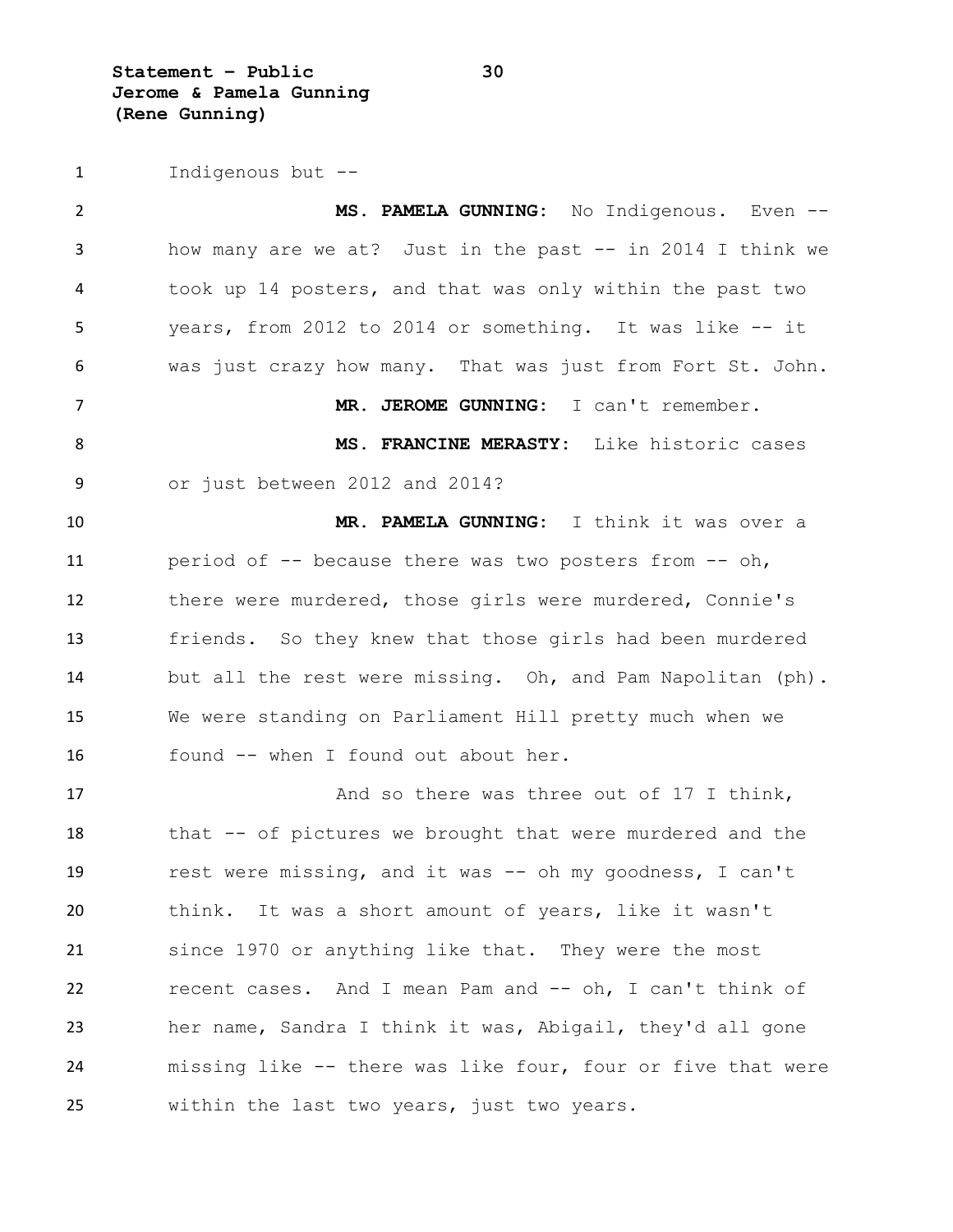**Statement – Public 31 Jerome & Pamela Gunning (Rene Gunning)**

 **MS. FRANCINE MERASTY:** And is that still along that Highway of Tears? **MR. JEROME GUNNING:** No. **MS. PAMELA GUNNING:** No, they're from Fort St. John, like missing out of Fort St. John. **MR. JEROME GUNNING:** Northeastern B.C. Highway of Tears is northwest. **MS. FRANCINE MERASTY:** So those are two separate -- **MR. JEROME GUNNING:** Yeah. There was some in the paper awhile back. They figure they could be linked because they wanted to extend the Highway of Tears to the Alberta border. But look at what happened with that Cody Legebokoff. Like that's a 20 year old kid got nabbed with four murders. I think he was Canada's youngest serial killer. He got nabbed and the last person that he killed, the police just fluked on him coming out of the logging road covered in blood. **MS. PAMELA GUNNING:** She was a white girl. **MR. JEROME GUNNING:** And his story didn't jive, so they put him in the back of the cop car. They got Fish & Wildlife to backtrack his tire tracks in the snow and they went and found [D.L.]'s daughter. I grew up less than a mile away from [D.L.]. We talked earlier about Lejac Indian School? Well I lived on top of the hill,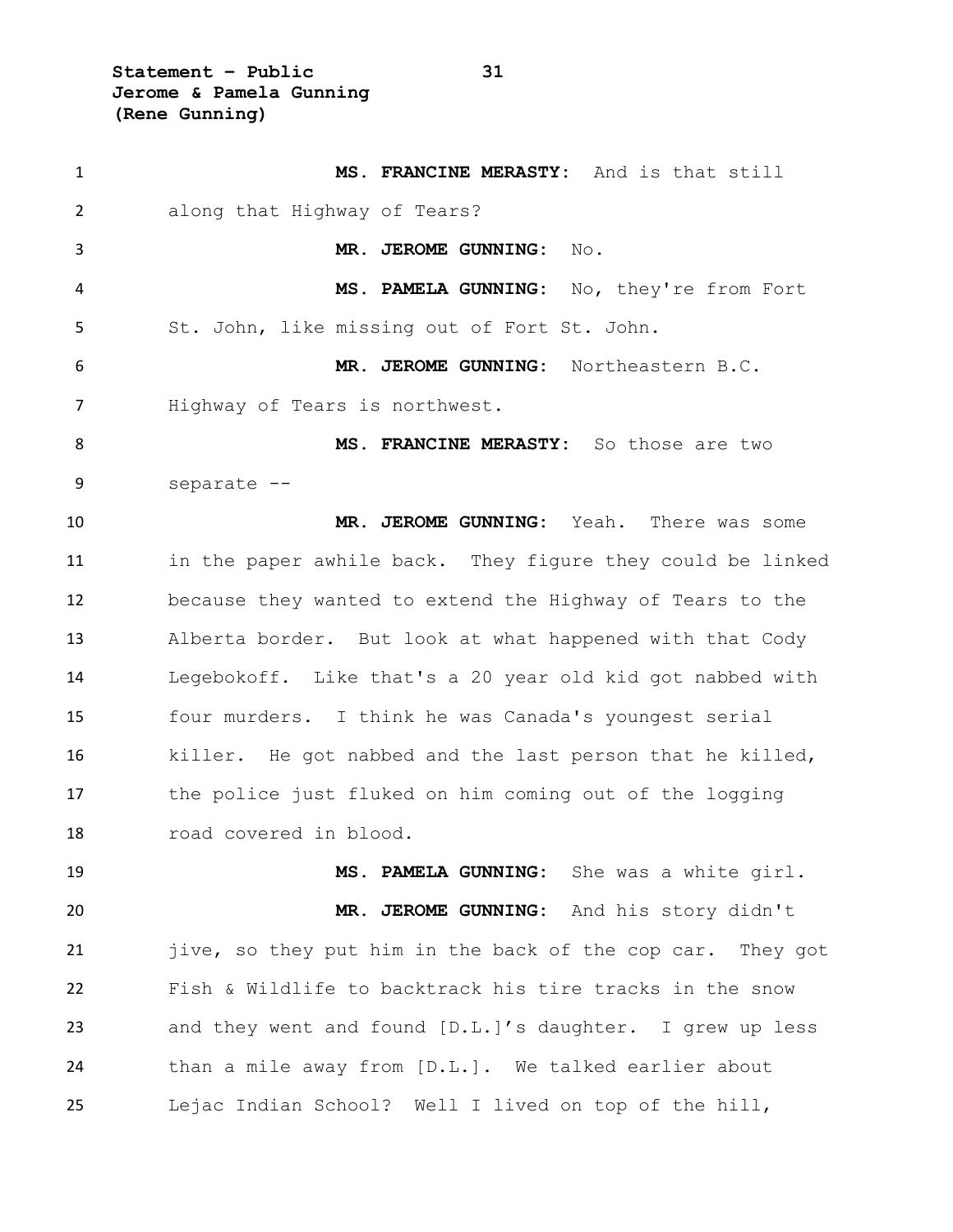**Statement – Public 32 Jerome & Pamela Gunning (Rene Gunning)**

 Lejac Indian School is a mile away, and [D.L.], the [L.] family lived right across from Lejac Indian School. And his daughter was, was the last one that Cody Legebokoff was nabbed with. So it's ironic how that circumstance, they're 5 just outrageous. **MS. PAMELA GUNNING:** Most of them were all out drinking. **MR. JEROME GUNNING:** Yeah. They met online apparently. But see, he's only one -- he's a kid. Too young to be nabbed with -- or connected with any of the other older cases and that. You know so there's sick people out there that are doing this. Maybe they'll slip up one day just like Cody slipped up. He slipped up and got caught. Labelled Canada's youngest serial killer. How many people are out there doing it still to this day, looking for their next victims? It's going on right now I guarantee you that. And what's being done about it? Maybe I watch too many TV shows or something. These task forces 19 they have down in the states. **MS. PAMELA GUNNING:** Yeah. **MR. JEROME GUNNING:** Just -- it sure is made for TV, you know, this stuff. But they have to have that, results, and they have to be doing some good, because their focus is nothing but this. They're not just this case here, and this case, shuffle that one underneath there, you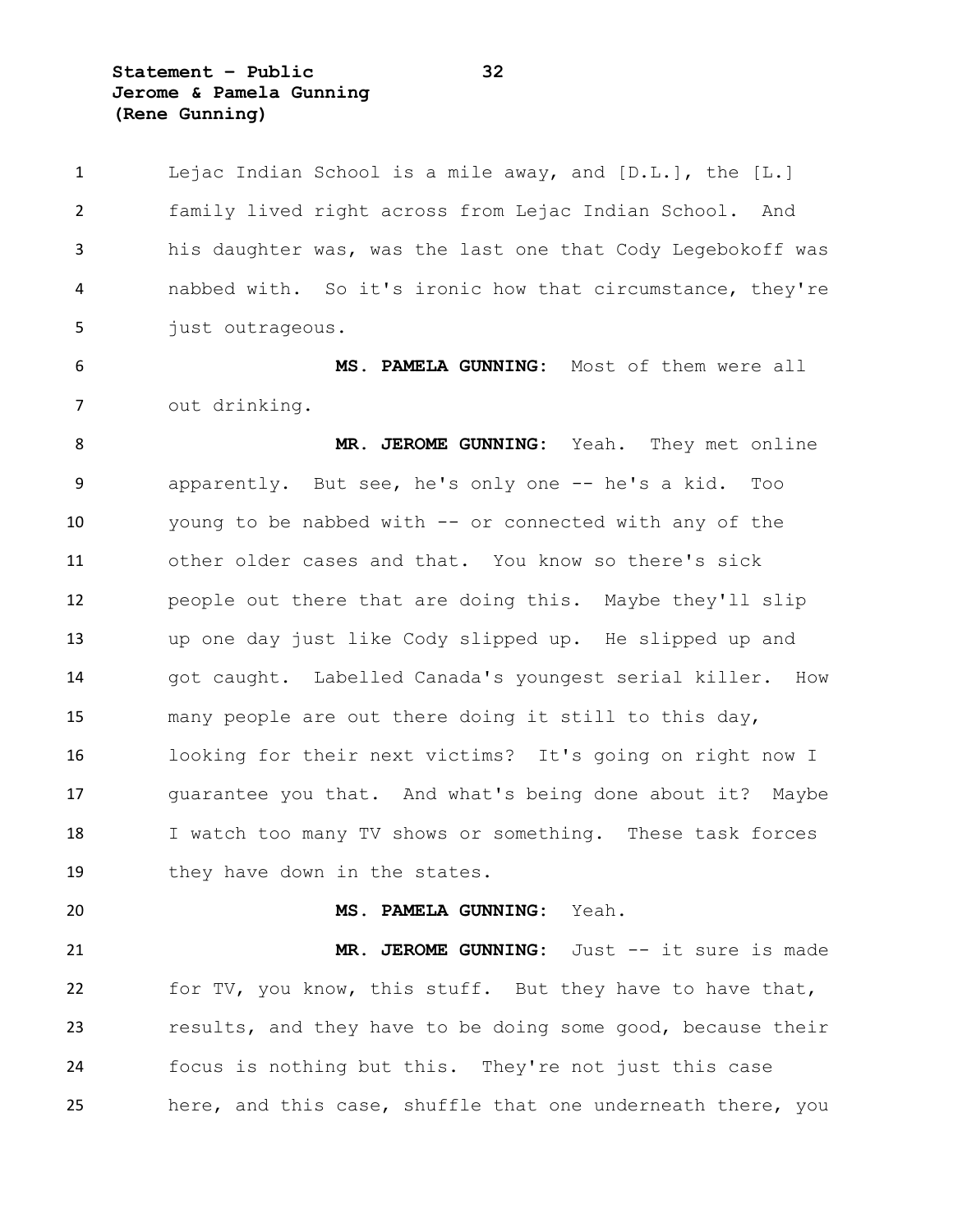**Statement – Public 33 Jerome & Pamela Gunning (Rene Gunning)**

 know? That's what we need because these people have to be caught. We have to find justice for the families. **MS. PAMELA GUNNING:** Or something just to tell these people they can't keep doing this. They're -- it keeps happening because they keep getting away with it, because nobody's doing anything. They aren't even looking, you know? Well maybe now, but it was too easy for them to pick everybody off. How many women have to go missing before they even -- look at the Picton farm. How does stuff like that even happen in Canada? But I'm really glad there's people like you guys now. I mean it took a lot of years but at least the ball's rolling now. Very grateful for that. **MR. JEROME GUNNING:** Yeah. **MS. PAMELA GUNNING:** [Rene's Son]'s not 16 going to grow up, hopefully, not going to grow up having to face the same obstacles. So that's something to be grateful for. **MS. FRANCINE MERASTY:** Is there anything else you'd like to add before we -- **MR. JEROME GUNNING:** No. **MS. PAMELA GUNNING:** Other than thank you. **MR. JEROME GUNNING:** Yeah, I appreciate what you folks are doing. I sure hope something comes out of it.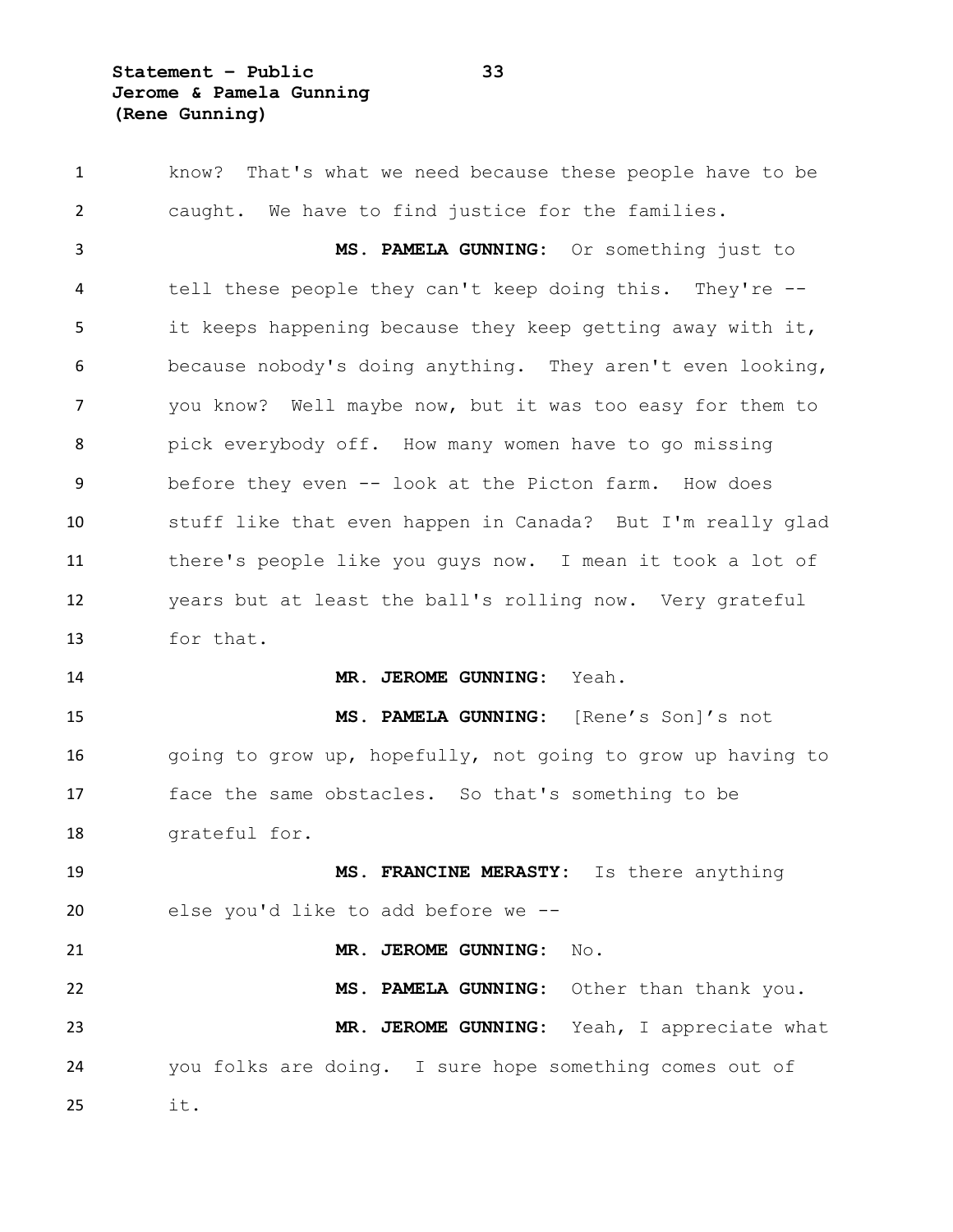**Statement – Public 34 Jerome & Pamela Gunning (Rene Gunning)**

 **MS. PAMELA GUNNING:** Just to have a voice now. **MS. FRANCINE MERASTY:** M'hmm. I don't know if I should ask this, but I will. Do you want to share like a memory about your daughter that you like? **MR. JEROME GUNNING:** Well I told you I used 7 to go sit down by the Flatbed, and there's a park there, a playground. And there's a grassy area right, like grass and everything else, and that's where we used to play football and stuff. Me and my friends are down there and we're playing football, and we had our kids and everything else. And I remember I threw the football at a friend but I under threw it, and Rene was running between him and I and she got corked right in the head, eh? Knocked her ass over teakettle. She got up and I went running up, "Sorry, sorry". I ran up and she gets up, "That's okay Dad". Something about you better throw it better next time, and off she goes, eh. Didn't really phase her. **MS. PAMELA GUNNING:** She was definitely Daddy's little girl. We found a picture, she wrote on the back. **MR. JEROME GUNNING:** I have it in her recovery book. **MS. PAMELA GUNNING:** Yep, she wrote on the back of it, "To Daddy, love Daddy's little girl".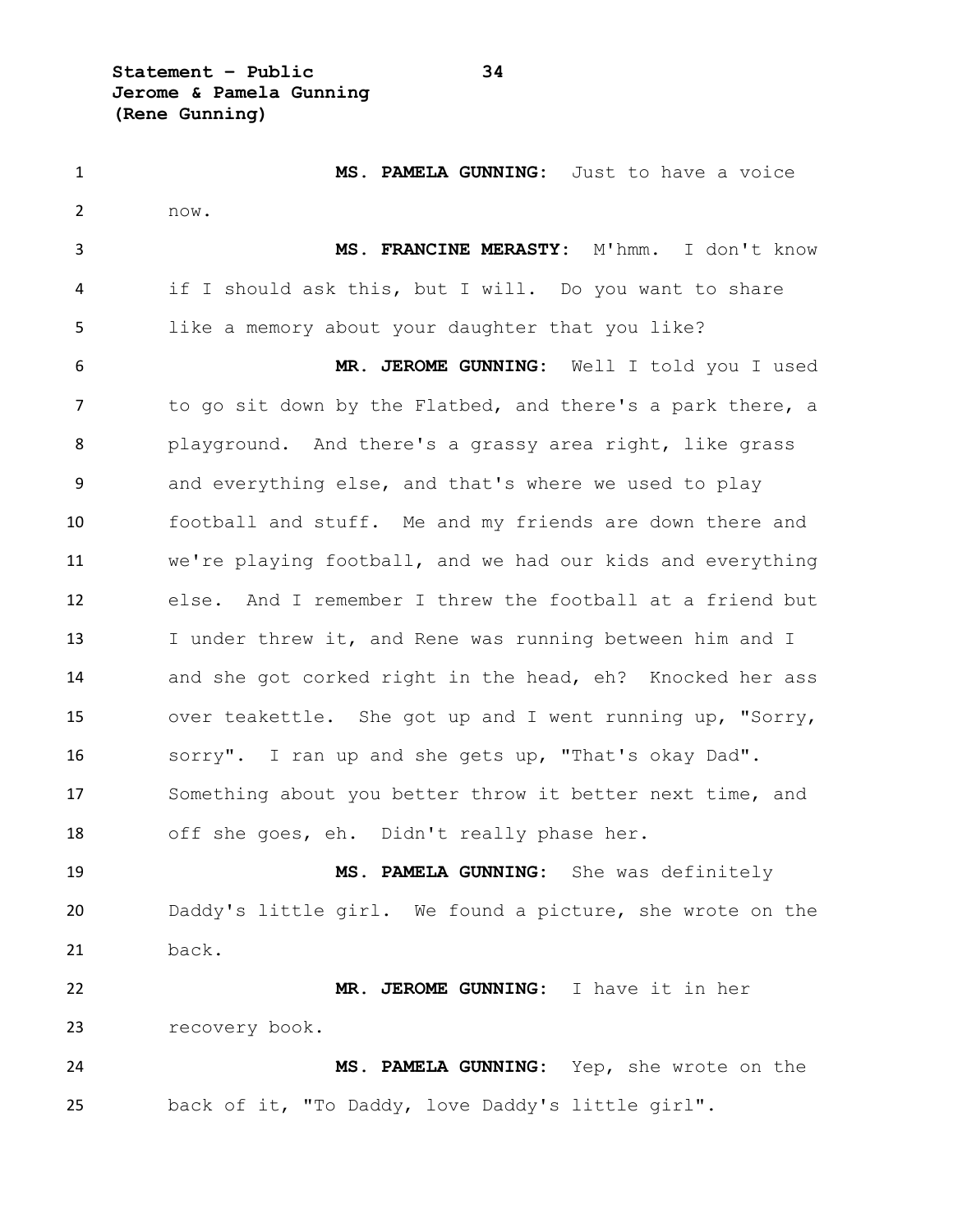**Statement – Public 35 Jerome & Pamela Gunning (Rene Gunning)**

| $\mathbf{1}$   | MR. JEROME GUNNING: Forever.                               |
|----------------|------------------------------------------------------------|
| $\overline{2}$ | MS. PAMELA GUNNING: Yeah, she was smiling.                 |
| $\overline{3}$ | MR. JEROME GUNNING: Yeah, she was always                   |
| 4              | smiling. She affected a lot of people.                     |
| 5              | MS. PAMELA GUNNING: She touched a lot of                   |
| 6              | lives.                                                     |
| $\overline{7}$ | MS. FRANCINE MERASTY: Alright, well thank                  |
| 8              | you for sharing your story. It's 5:54 p.m. and we're done. |
| -9             | MR. JEROME GUNNING: Alright, well thank you                |
| 10             | very much.                                                 |
| 11             | MS. PAMELA GUNNING: Thank you.                             |
| 12             | --- Upon adjourning at 5:54 p.m.                           |